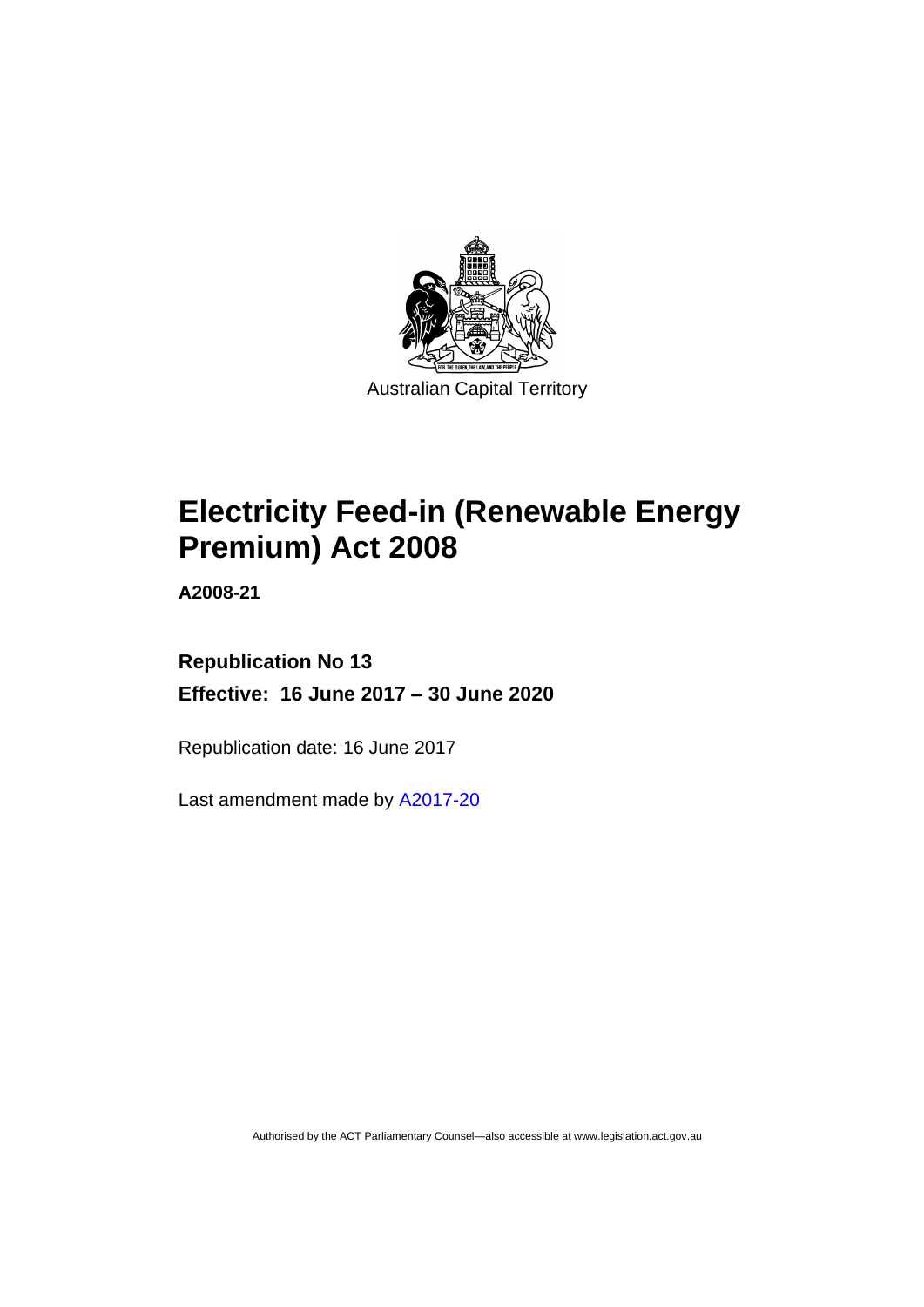## **About this republication**

#### **The republished law**

This is a republication of the *Electricity Feed-in (Renewable Energy Premium) Act 2008* (including any amendment made under the *[Legislation Act 2001](http://www.legislation.act.gov.au/a/2001-14)*, part 11.3 (Editorial changes)) as in force on 16 June 2017*.* It also includes any commencement, amendment, repeal or expiry affecting this republished law to 16 June 2017.

The legislation history and amendment history of the republished law are set out in endnotes 3 and 4.

#### **Kinds of republications**

The Parliamentary Counsel's Office prepares 2 kinds of republications of ACT laws (see the ACT legislation register at [www.legislation.act.gov.au\)](http://www.legislation.act.gov.au/):

- authorised republications to which the *[Legislation Act 2001](http://www.legislation.act.gov.au/a/2001-14)* applies
- unauthorised republications.

The status of this republication appears on the bottom of each page.

#### **Editorial changes**

The *[Legislation Act 2001](http://www.legislation.act.gov.au/a/2001-14)*, part 11.3 authorises the Parliamentary Counsel to make editorial amendments and other changes of a formal nature when preparing a law for republication. Editorial changes do not change the effect of the law, but have effect as if they had been made by an Act commencing on the republication date (see *[Legislation Act 2001](http://www.legislation.act.gov.au/a/2001-14)*, s 115 and s 117). The changes are made if the Parliamentary Counsel considers they are desirable to bring the law into line, or more closely into line, with current legislative drafting practice.

This republication does not include amendments made under part 11.3 (see endnote 1).

#### **Uncommenced provisions and amendments**

If a provision of the republished law has not commenced, the symbol  $\mathbf{U}$  appears immediately before the provision heading. Any uncommenced amendments that affect this republished law are accessible on the ACT legislation register [\(www.legislation.act.gov.au\)](http://www.legislation.act.gov.au/). For more information, see the home page for this law on the register.

#### **Modifications**

If a provision of the republished law is affected by a current modification, the symbol  $\mathbf{M}$  appears immediately before the provision heading. The text of the modifying provision appears in the endnotes. For the legal status of modifications, see the *[Legislation Act](http://www.legislation.act.gov.au/a/2001-14)  [2001](http://www.legislation.act.gov.au/a/2001-14)*, section 95.

#### **Penalties**

At the republication date, the value of a penalty unit for an offence against this law is \$150 for an individual and \$750 for a corporation (see *[Legislation Act 2001](http://www.legislation.act.gov.au/a/2001-14)*, s 133).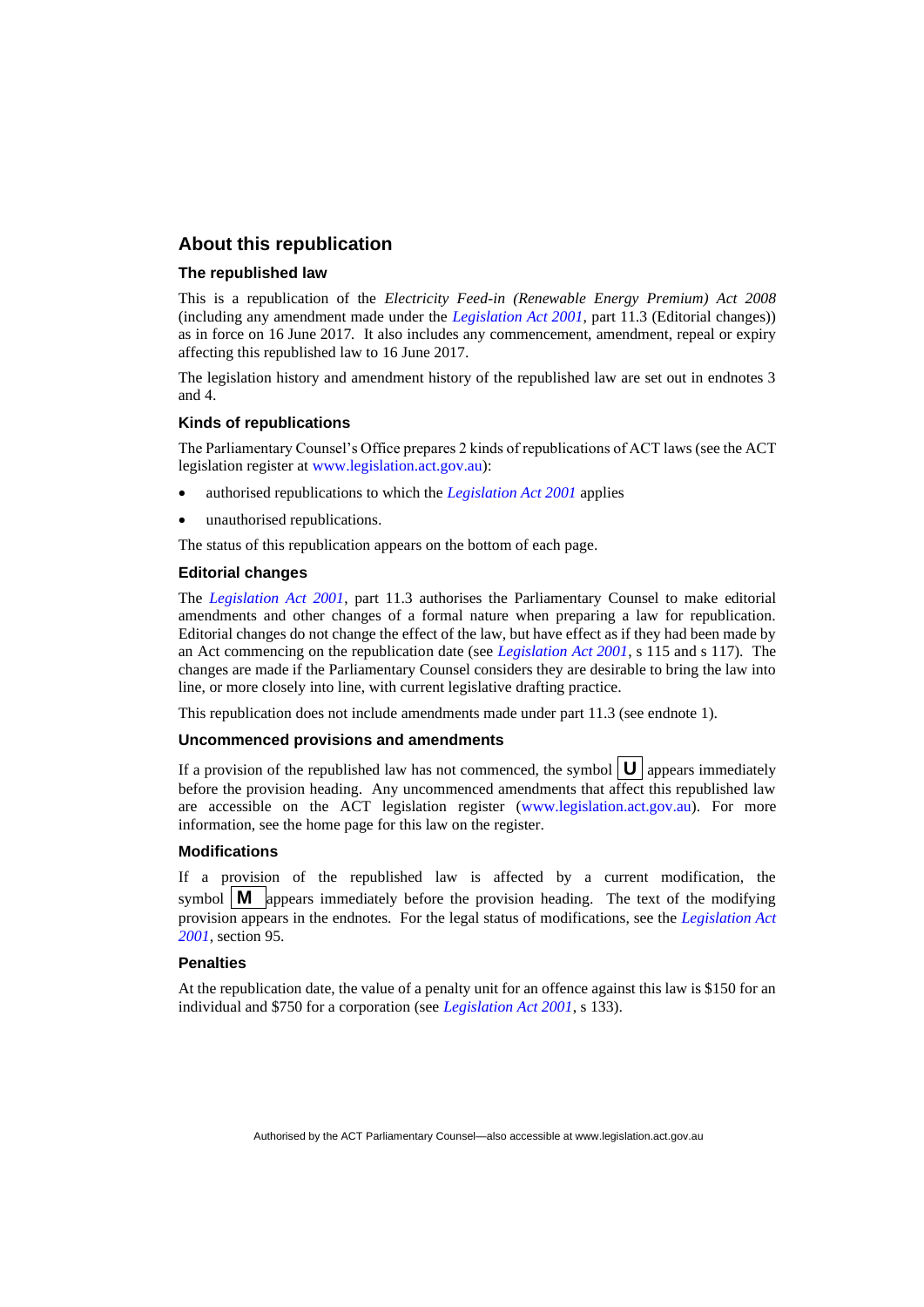

# **Electricity Feed-in (Renewable Energy Premium) Act 2008**

# **Contents**

|                             |                                                                                      | Page                    |
|-----------------------------|--------------------------------------------------------------------------------------|-------------------------|
| Part 1                      | <b>Preliminary</b>                                                                   | 2                       |
| 1                           | Name of Act                                                                          | 2                       |
| 4                           | Dictionary                                                                           | $\overline{2}$          |
| 5                           | <b>Notes</b>                                                                         | 2                       |
| 5AA                         | Offences against Act—application of Criminal Code etc                                | 3                       |
| Part 1A                     | <b>Objects and important concepts</b>                                                | 4                       |
| 5A                          | Objects of Act                                                                       | 4                       |
| 5B                          | Meaning of renewable energy generator and renewable energy source                    | $\overline{\mathbf{4}}$ |
| 5C                          | Meaning of <i>capacity</i>                                                           | 5                       |
| 5D                          | Meaning of medium renewable energy generator and micro renewable<br>energy generator | 5                       |
| R <sub>13</sub><br>16/06/17 | Electricity Feed-in (Renewable Energy Premium) Act<br>contents 1<br>2008             |                         |

Effective: 16/06/17-30/06/20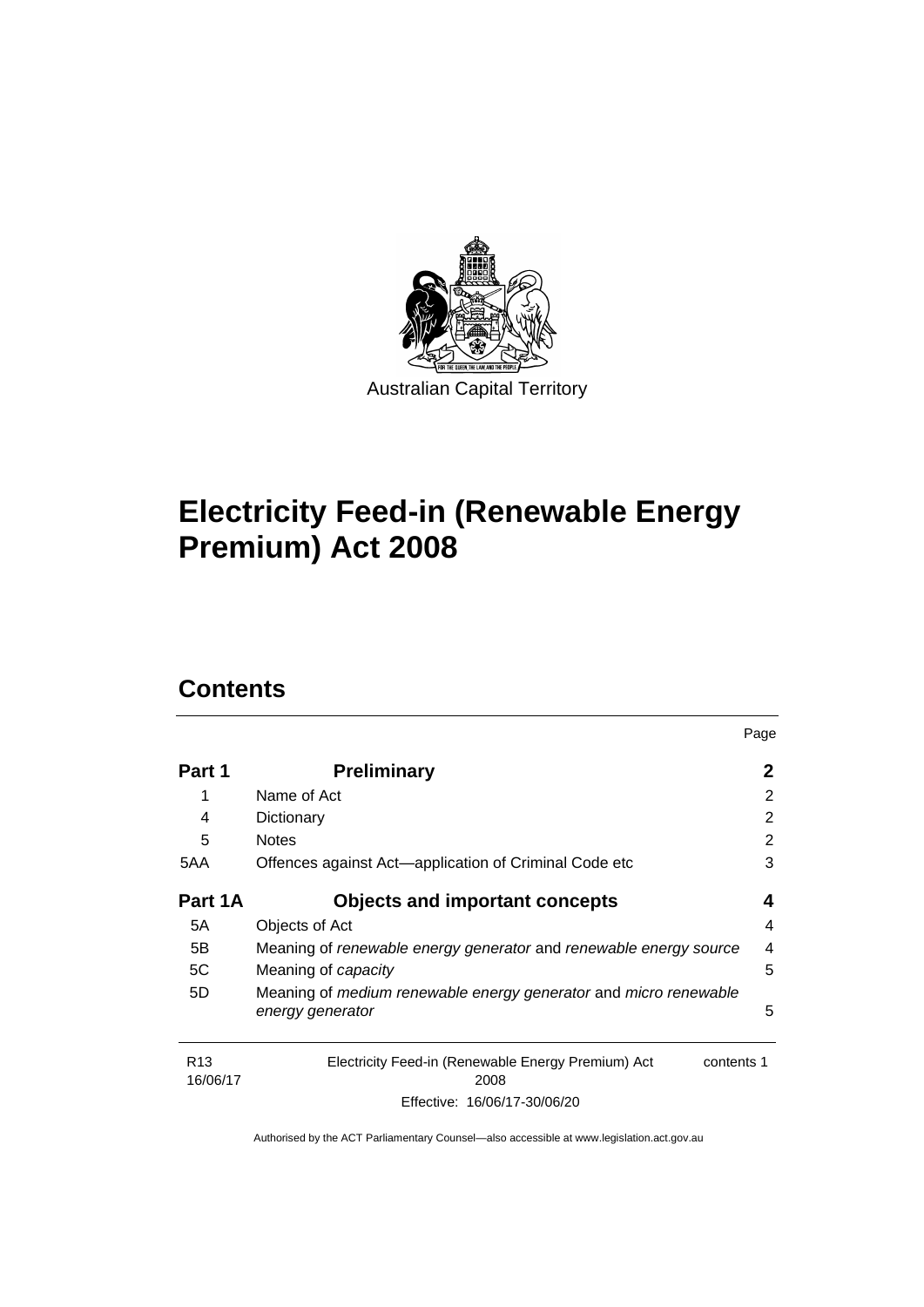| 5E             | Meaning of compliant                                            | Page<br>6       |
|----------------|-----------------------------------------------------------------|-----------------|
| 5F             | Meaning of eligible entity                                      | $\overline{7}$  |
| Part 2         | Renewable energy—supply to electricity                          |                 |
|                | network                                                         | 11              |
| 6              | Feed-in from renewable energy generators to electricity network | 11              |
| 6A             | What is the normal cost of electricity?                         | 12              |
| $\overline{7}$ | Utility service                                                 | 12 <sup>2</sup> |
| 8              | Payment for electricity from renewable energy generators        | 12              |
| 8A             | Recovery of cost of renewable energy premium                    | 14              |
| 9              | Determination of percentages                                    | 14              |
| Part 3         | Renewable energy premium-determination                          |                 |
|                | of rate                                                         | 15              |
| 10             | Determination of premium rate                                   | 15              |
| 11             | Premium rate-20 years                                           | 16              |
| Part 3A        | <b>Reporting</b>                                                | 19              |
| <b>11A</b>     | <b>Report by Minister</b>                                       | 19              |
| 11B            | Electricity distributors to give information to Minister        | 19              |
| 11C            | Audit of information given to Minister                          | 20              |
| Part 4         | <b>Miscellaneous</b>                                            | 22              |
| 12             | Regulation-making power                                         | 22              |
| 13             | Review of operation of Act                                      | 22              |

# **[Dictionary](#page-28-0)** 23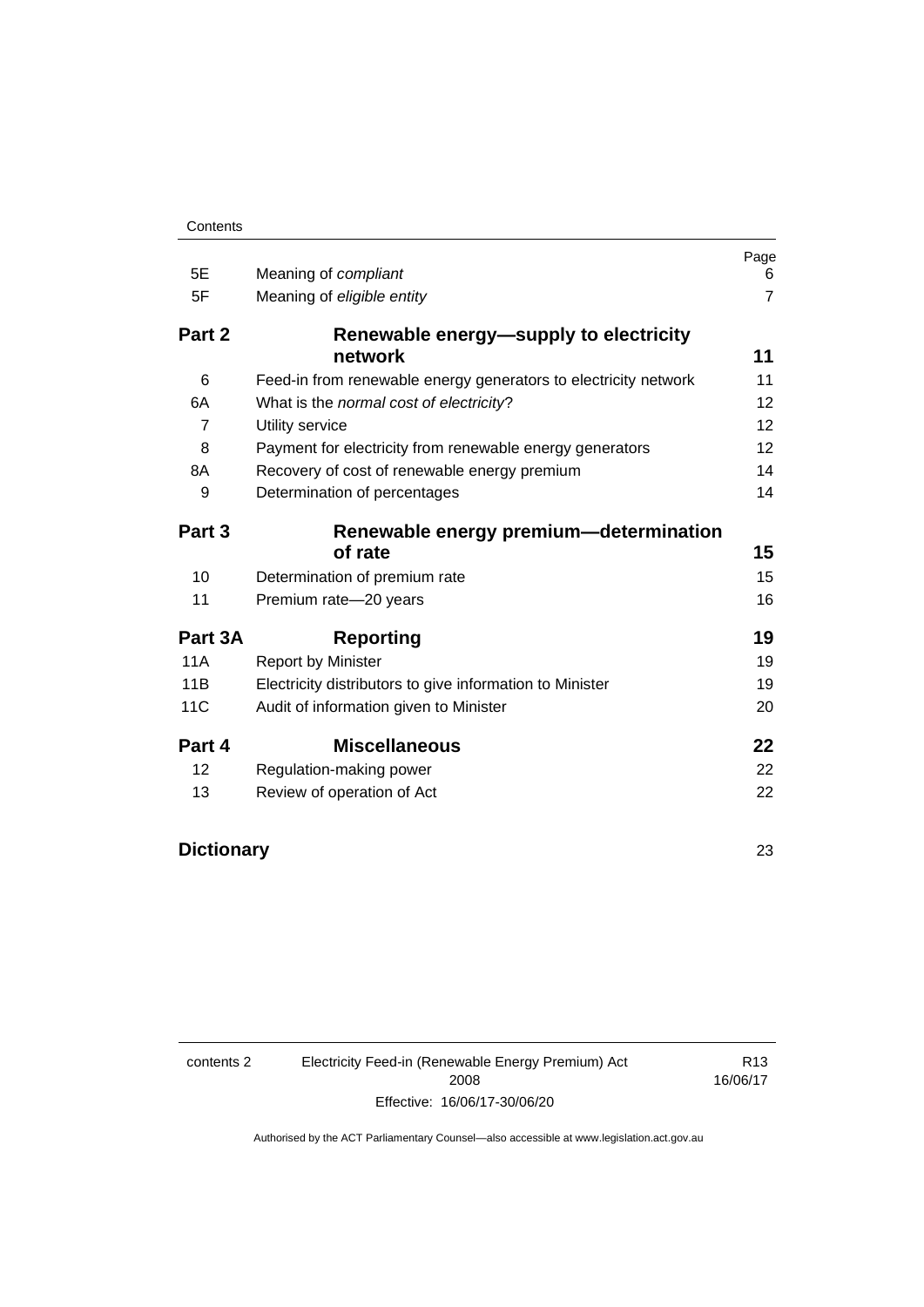|                 |                                               | Contents |
|-----------------|-----------------------------------------------|----------|
| <b>Endnotes</b> | 25                                            | Page     |
|                 |                                               |          |
| 1               | About the endnotes                            | 25       |
| 2               | Abbreviation key                              | 25       |
| 3               | Legislation history                           | 26       |
| 4               | Amendment history                             | 28       |
| 5               | Earlier republications                        | 31       |
| 6               | Expired transitional or validating provisions | 32       |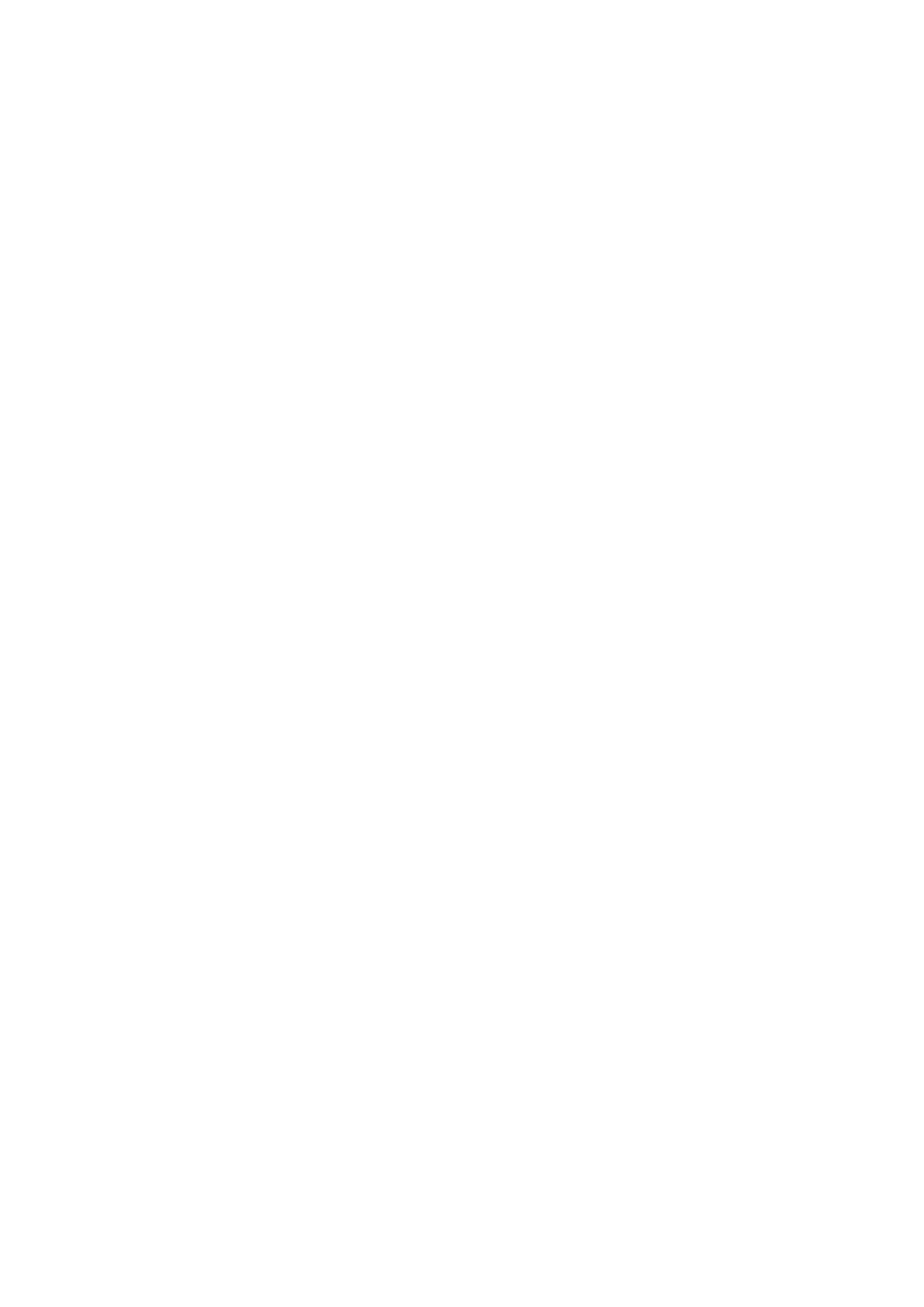

# **Electricity Feed-in (Renewable Energy Premium) Act 2008**

An Act about the supply of electricity from solar and other renewable energy sources to electricity distributors, and for other purposes

R13 16/06/17

֡֡֡

Electricity Feed-in (Renewable Energy Premium) Act 2008 Effective: 16/06/17-30/06/20

page 1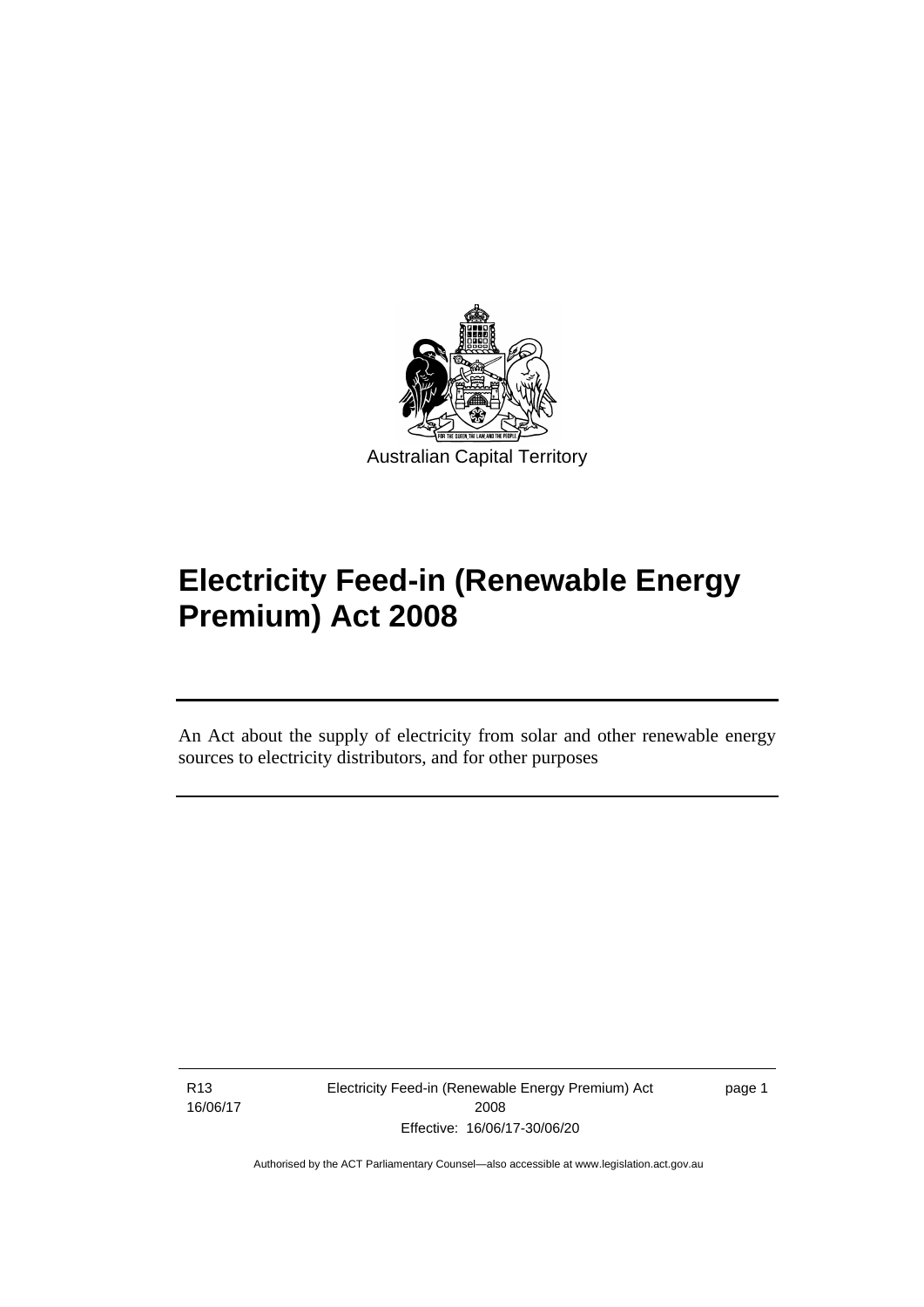#### **Part 1** Preliminary

Section 1

# <span id="page-7-0"></span>**Part 1 Preliminary**

### <span id="page-7-1"></span>**1 Name of Act**

This Act is the *Electricity Feed-in (Renewable Energy Premium) Act 2008*.

# <span id="page-7-2"></span>**4 Dictionary**

The dictionary at the end of this Act is part of this Act.

*Note 1* The dictionary at the end of this Act defines certain terms used in this Act, and includes references (*signpost definitions*) to other terms defined elsewhere.

> For example, the signpost definition '*electricity distributor*—see the *[Utilities Act 2000](http://www.legislation.act.gov.au/a/2000-65)*, dictionary.' means that the term 'electricity distributor' is defined in that dictionary and the definition applies to this Act.

*Note* 2 A definition in the dictionary (including a signpost definition) applies to the entire Act unless the definition, or another provision of the Act, provides otherwise or the contrary intention otherwise appears (see [Legislation Act,](http://www.legislation.act.gov.au/a/2001-14) s 155 and s 156 (1)).

# <span id="page-7-3"></span>**5 Notes**

A note included in this Act is explanatory and is not part of this Act.

*Note* See the [Legislation Act,](http://www.legislation.act.gov.au/a/2001-14) s 127 (1), (4) and (5) for the legal status of notes.

R13 16/06/17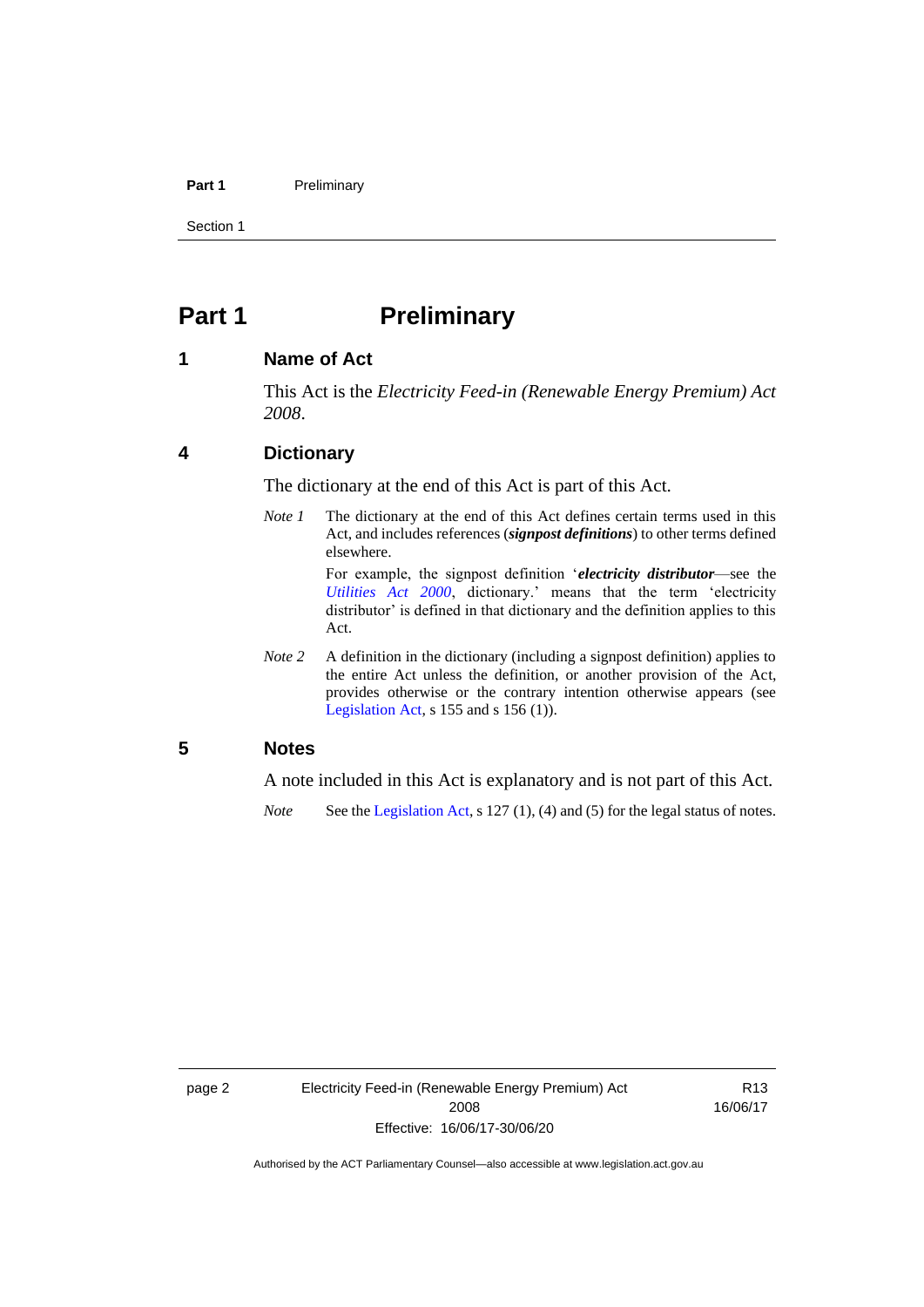# <span id="page-8-0"></span>**5AA Offences against Act—application of Criminal Code etc**

*recklessness* and *strict liability*).

Other legislation applies in relation to offences against this Act.

- *Note 1 Criminal Code* The [Criminal Code,](http://www.legislation.act.gov.au/a/2002-51) ch 2 applies to all offences against this Act (see Code, pt 2.1). The chapter sets out the general principles of criminal responsibility (including burdens of proof and general defences), and defines terms used for offences to which the Code applies (eg *conduct*, *intention*,
- *Note 2 Penalty units*

The [Legislation Act,](http://www.legislation.act.gov.au/a/2001-14) s 133 deals with the meaning of offence penalties that are expressed in penalty units.

R13 16/06/17 Electricity Feed-in (Renewable Energy Premium) Act 2008 Effective: 16/06/17-30/06/20

page 3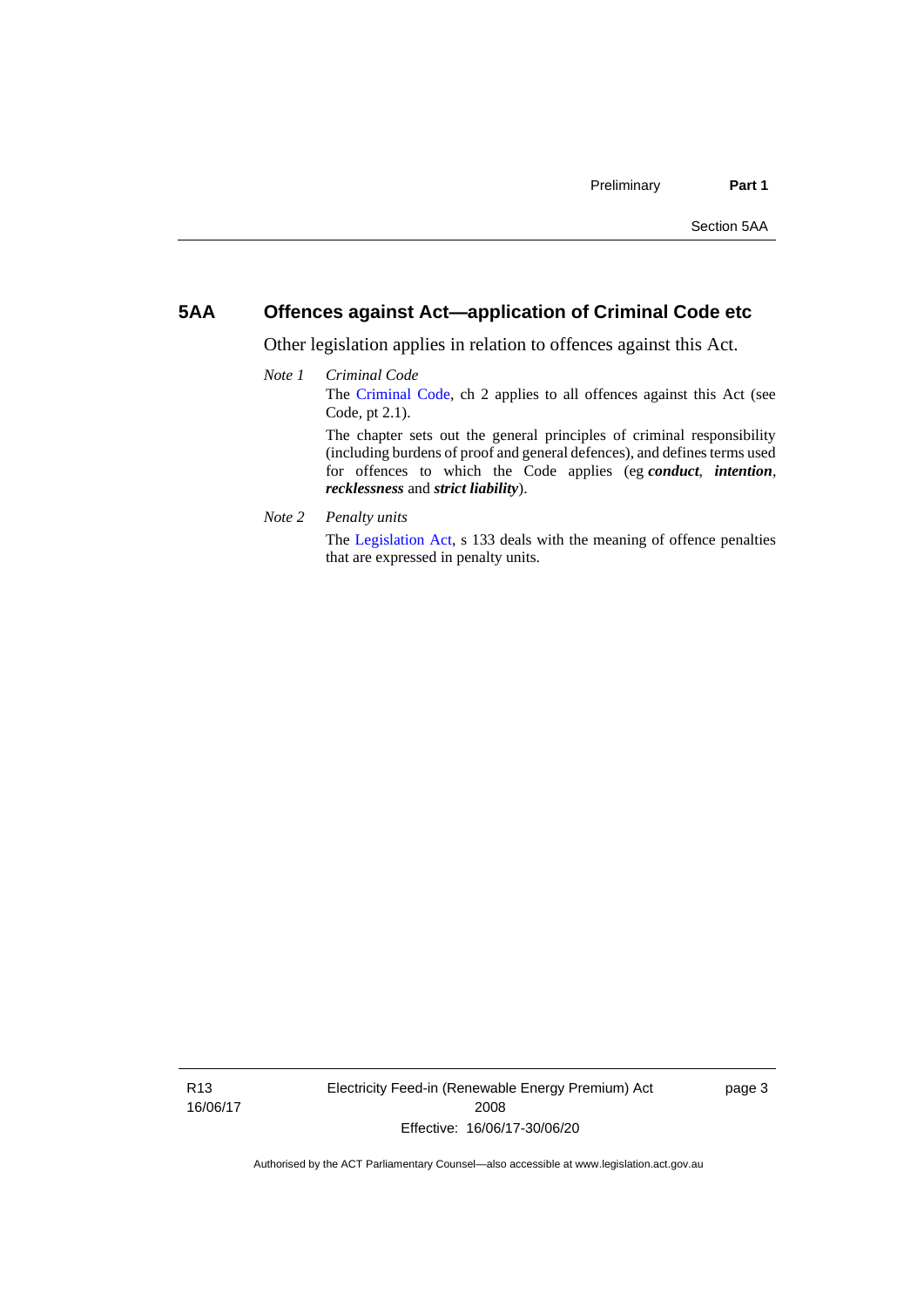Section 5A

# <span id="page-9-0"></span>**Part 1A Objects and important concepts**

# <span id="page-9-1"></span>**5A Objects of Act**

The objects of this Act are to—

- (a) promote the generation of electricity from renewable energy sources; and
- (b) reduce the ACT's contribution to human-induced climate change; and
- (c) diversify the ACT energy supply; and
- (d) reduce the ACT's vulnerability to long-term price volatility in relation to fossil fuels.

# <span id="page-9-2"></span>**5B Meaning of** *renewable energy generator* **and** *renewable energy source*

(1) In this Act:

### *renewable energy generator*—

- (a) means an energy generator that generates electricity from a renewable energy source; and
- (b) includes—
	- (i) a micro renewable energy generator; and
	- (ii) a medium renewable energy generator; but
- (c) does not include a device that is capable of storing energy that is not generated from a compliant renewable energy generator under paragraph (b).

*renewable energy source* means any of the following:

- (a) solar;
- (b) wind;

page 4 Electricity Feed-in (Renewable Energy Premium) Act 2008 Effective: 16/06/17-30/06/20

R13 16/06/17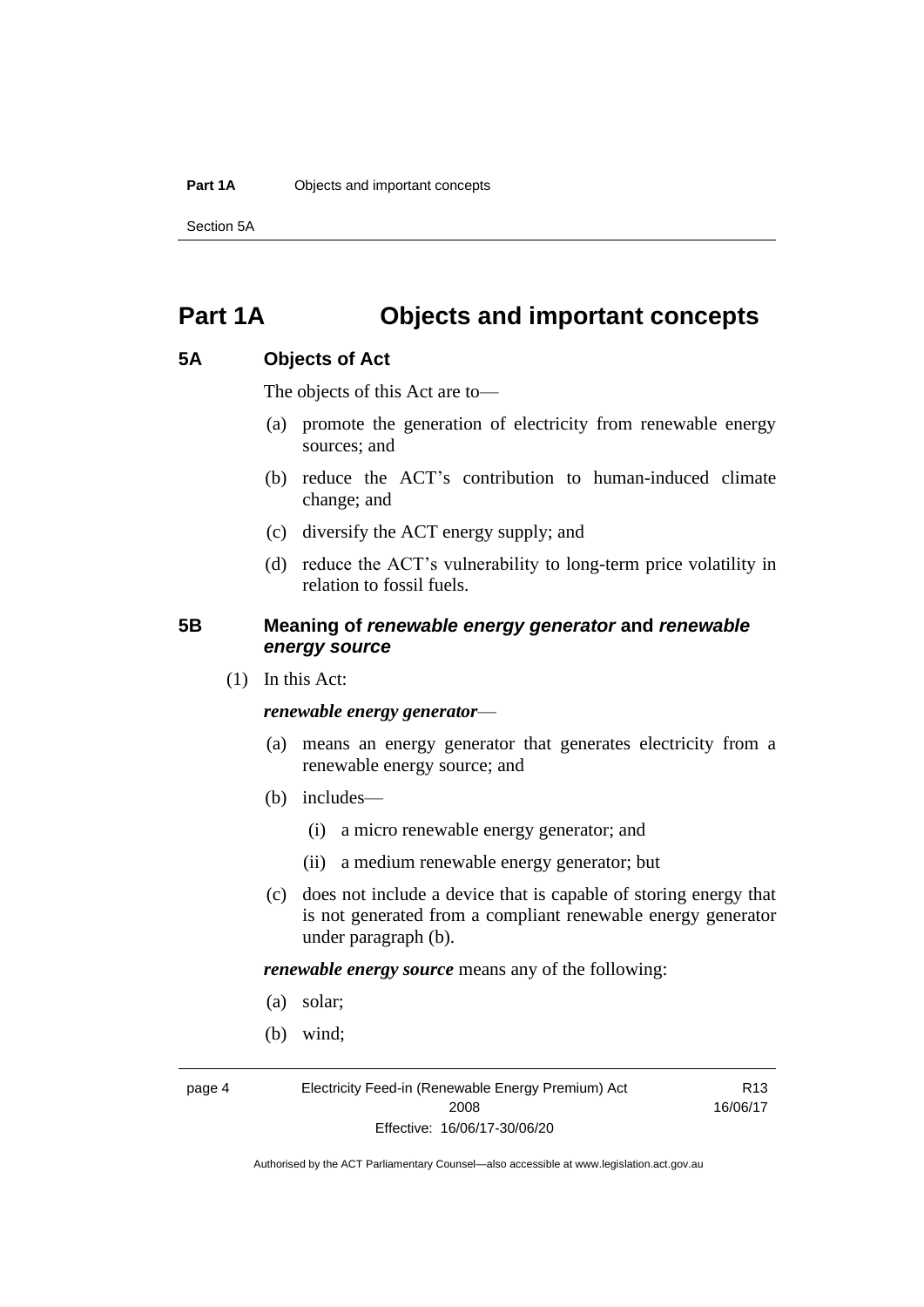- (c) any other source determined by the Minister.
- (2) A determination is a disallowable instrument.
	- *Note* A disallowable instrument must be notified, and presented to the Legislative Assembly, under the [Legislation Act.](http://www.legislation.act.gov.au/a/2001-14)

<span id="page-10-0"></span>**5C Meaning of** *capacity*

(1) In this Act:

*capacity*, of a renewable energy generator, means—

- (a) if the generator is a solar photovoltaic generator—the rated power output of the panels of the generator; or
- (b) if the Minister determines a method for measuring the capacity of a generator under subsection (2)—the capacity measured by the determined method.
- (2) The Minister may determine the method for measuring the capacity of renewable energy generators.
	- *Note* Power to make a statutory instrument (including a regulation) includes power to make different provision for different categories (see [Legislation Act,](http://www.legislation.act.gov.au/a/2001-14) s 48).
- (3) A determination is a disallowable instrument.
	- *Note* A disallowable instrument must be notified, and presented to the Legislative Assembly, under the [Legislation Act.](http://www.legislation.act.gov.au/a/2001-14)

## <span id="page-10-1"></span>**5D Meaning of** *medium renewable energy generator* **and**  *micro renewable energy generator*

In this Act:

*medium renewable energy generator* means a renewable energy generator that has a total capacity more than 30kW but not more than 200kW.

R13 16/06/17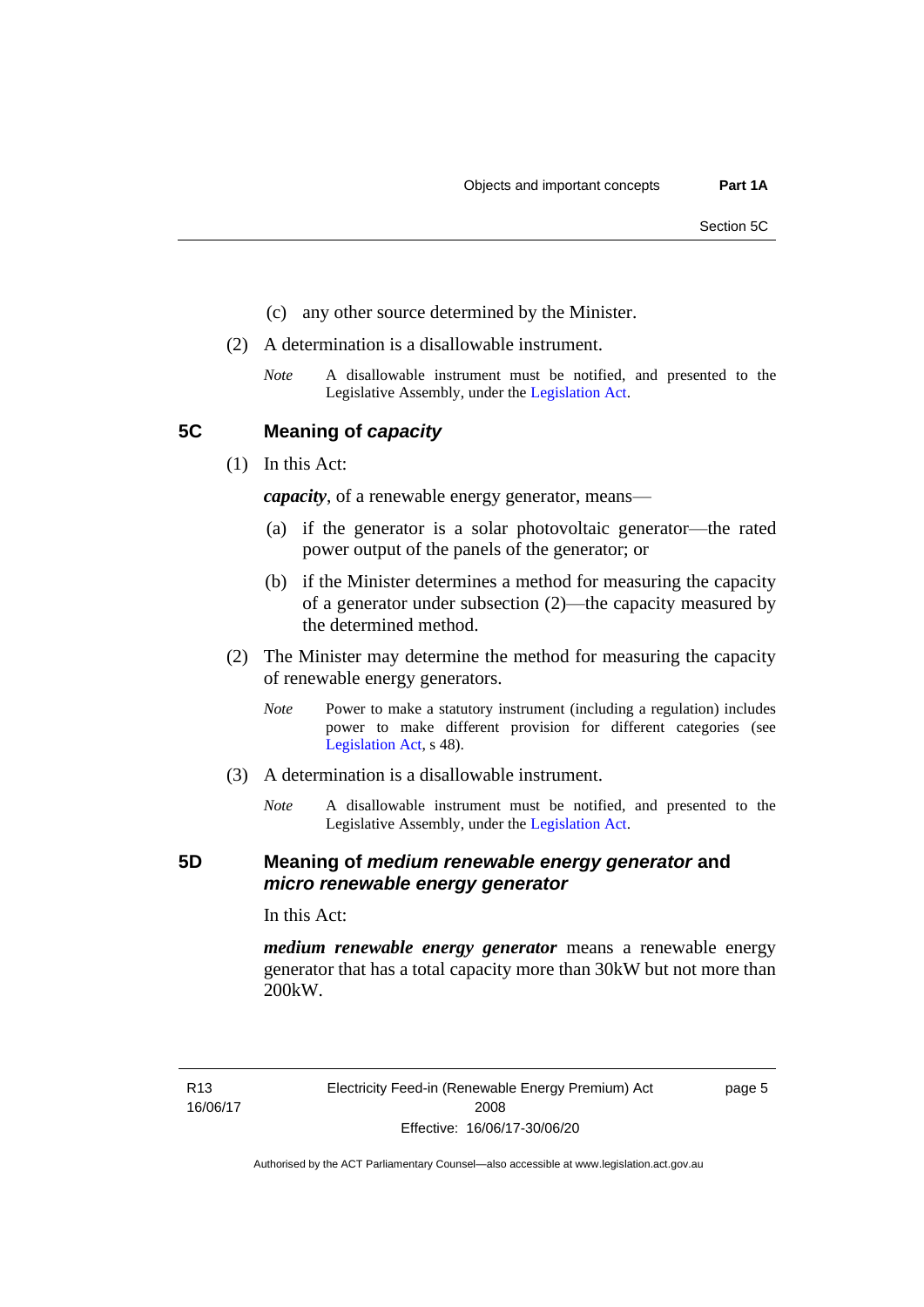#### **Part 1A** Objects and important concepts

Section 5E

*micro renewable energy generator* means a renewable energy generator that has a total capacity not more than 30kW.

### <span id="page-11-0"></span>**5E Meaning of** *compliant*

- (1) For this Act, a renewable energy generator is *compliant* if—
	- (a) the generator is installed on premises in the ACT; and
	- (b) when connected to the electricity distributor's network, it complies with the service and installation rules; and
	- (c) the total capacity of the generator, or the total capacity of all renewable energy generators installed on the premises, is not more than—
		- (i) 200kW; or
		- (ii) if the Minister determines another capacity under subsection (2)—the applicable determined capacity; and
	- (d) if the generator is a micro or medium renewable energy generator—the generator is connected to the electricity distributor's network before the total capacity of all micro and medium renewable energy generators connected to the network reaches—
		- (i) 30MW; or
		- (ii) if the Minister determines another capacity under subsection (3)—the determined capacity; and
	- (e) if the generator is a micro renewable energy generator—the distributor received the application for the connection of the generator by 29 July 2011; and
	- (f) if the generator is a medium renewable energy generator—the distributor received the application for the connection of the generator by 13 July 2011; and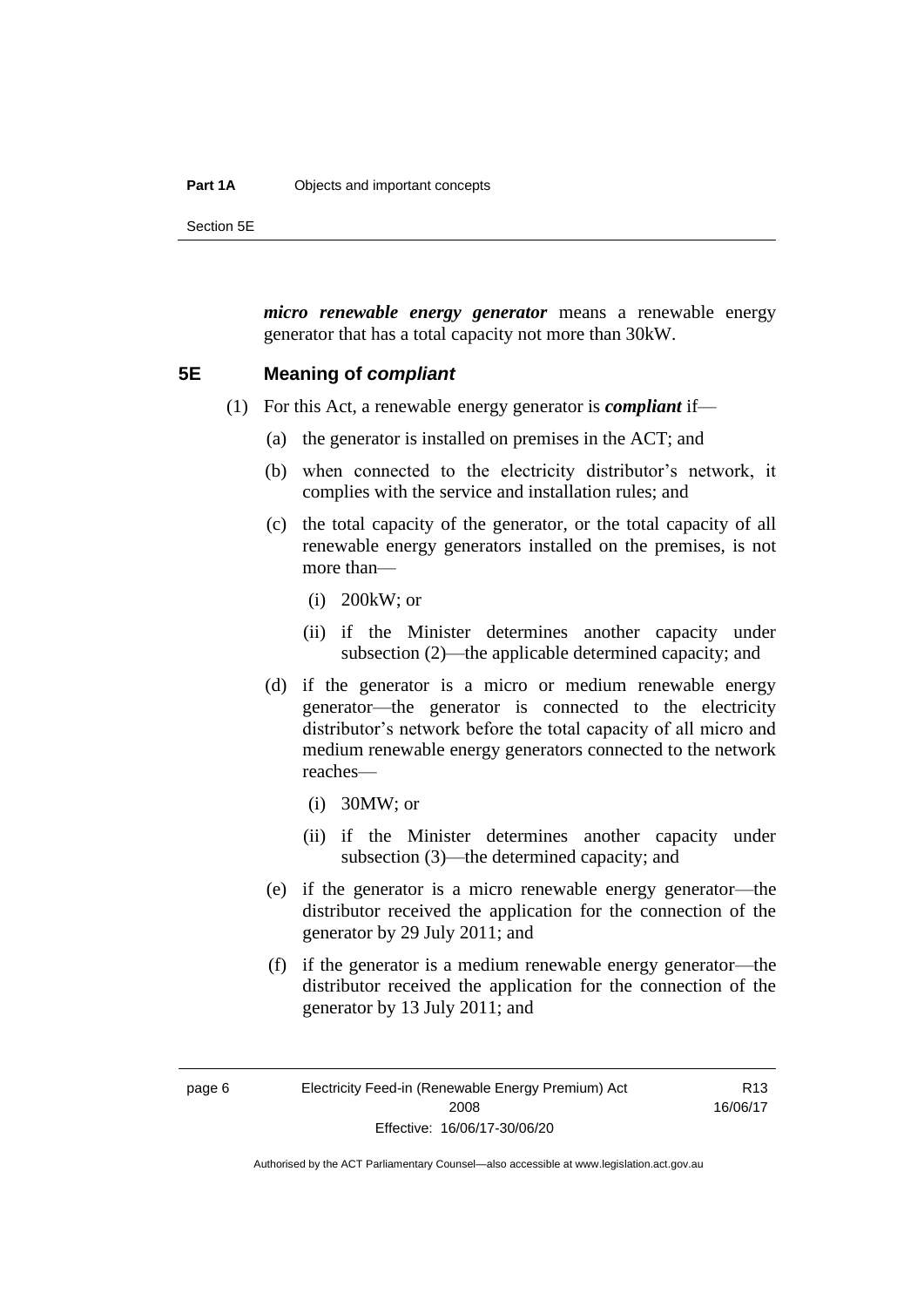- (g) the generator is installed on premises and connected to the electricity distributor's network before 31 December 2016.
- (2) The Minister may determine a total capacity for the following:
	- (a) micro renewable energy generators installed on premises;
	- (b) medium renewable energy generators installed on premises;
	- (c) all renewable energy generators installed on premises.
- (3) The Minister may determine the total capacity for all micro and medium renewable energy generators connected to the electricity distributor's network.
- (4) A determination is a disallowable instrument.

(5) In this section:

*service and installation rules* means the service and installation rules for connection to the electricity distribution network, as in force from time to time, made under a technical code, as in force from time to time, made under the *[Utilities \(Technical Regulation\) Act 2014](http://www.legislation.act.gov.au/a/2014-60/default.asp)*.

*Note* Technical codes made under the *[Utilities \(Technical Regulation\)](http://www.legislation.act.gov.au/a/2014-60/default.asp)  Act [2014](http://www.legislation.act.gov.au/a/2014-60/default.asp)* are accessible at [www.legislation.act.gov.au.](http://www.legislation.act.gov.au/) The service and installation rules are accessible at [www.actewagl.com.au.](http://www.actewagl.com.au/)

# <span id="page-12-0"></span>**5F Meaning of** *eligible entity*

(1) In this Act:

### *eligible entity*—

- (a) means—
	- (i) if an incorporated association owns the premises on which a compliant renewable energy generator is installed—the incorporated association; or

R13 16/06/17 Electricity Feed-in (Renewable Energy Premium) Act 2008 Effective: 16/06/17-30/06/20

page 7

*Note* A disallowable instrument must be notified, and presented to the Legislative Assembly, under the [Legislation Act.](http://www.legislation.act.gov.au/a/2001-14)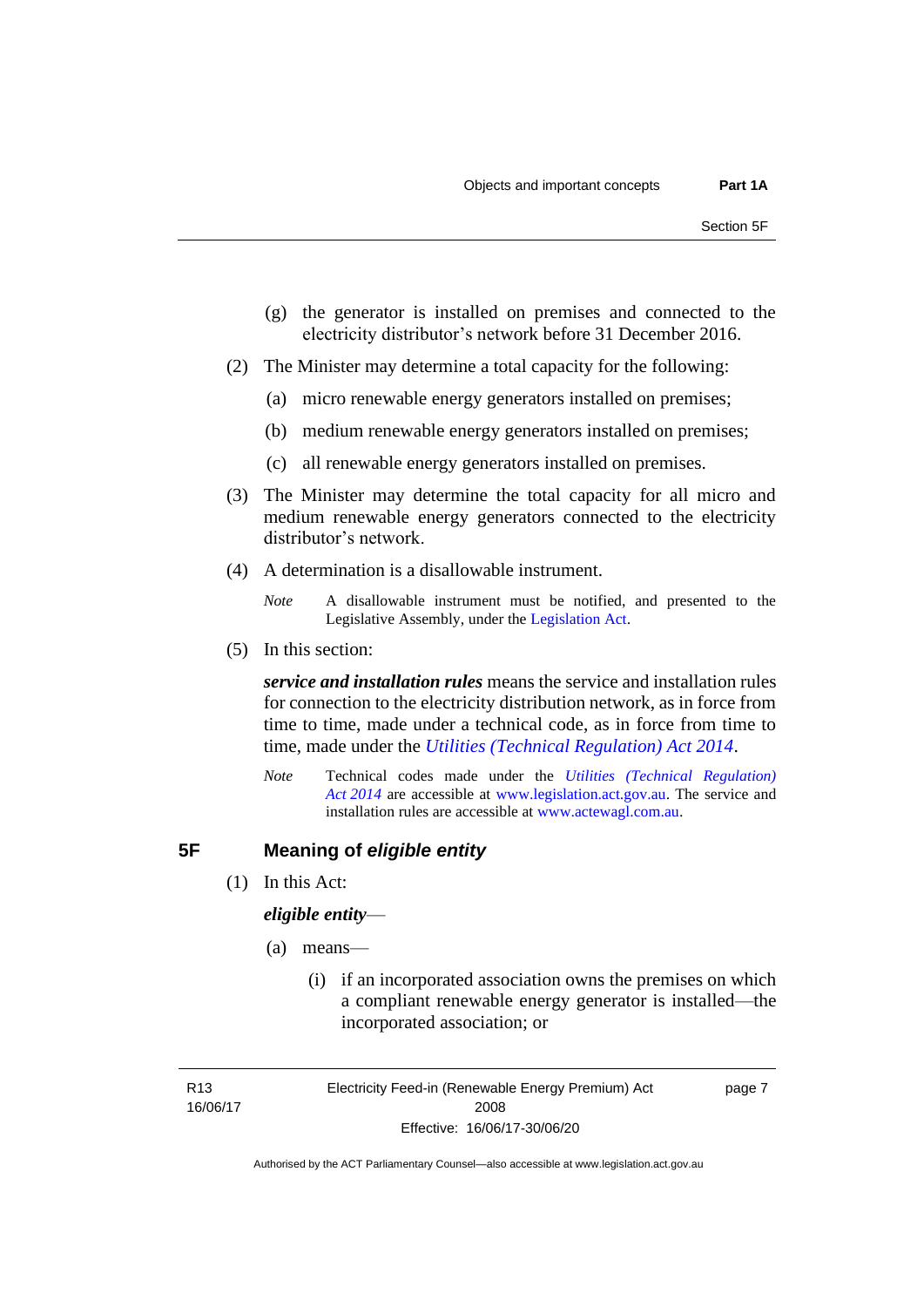Section 5F

- (ii) if a co-operative owns the premises on which a compliant renewable energy generator is installed—the co-operative; or
- (iii) if a person owns commercial or retail premises on which a compliant renewable energy generator is installed—the person; or
- (iv) if a person (the *lessee*) leases premises, or a part of premises, to install or operate a compliant renewable energy generator—the lessee; or
- (v) in any other case—the occupier of premises on which a compliant renewable energy generator is installed; but
- (b) does not include—
	- (i) a territory agency; or
	- (ii) a territory-owned corporation; or
	- (iii) the Commonwealth or a Commonwealth authority; or
	- (iv) an entity determined by the Minister.
- (2) A determination is a disallowable instrument.
	- *Note* A disallowable instrument must be notified, and presented to the Legislative Assembly, under the [Legislation Act.](http://www.legislation.act.gov.au/a/2001-14)
- (3) In this section:

*commercial premises*—see the *[Leases \(Commercial and Retail\)](http://www.legislation.act.gov.au/a/2001-18)  Act [2001](http://www.legislation.act.gov.au/a/2001-18)*, section 7 (1).

*Commonwealth authority* means any of the following (other than an educational institution):

(a) a corporation established for a public purpose under a Commonwealth Act;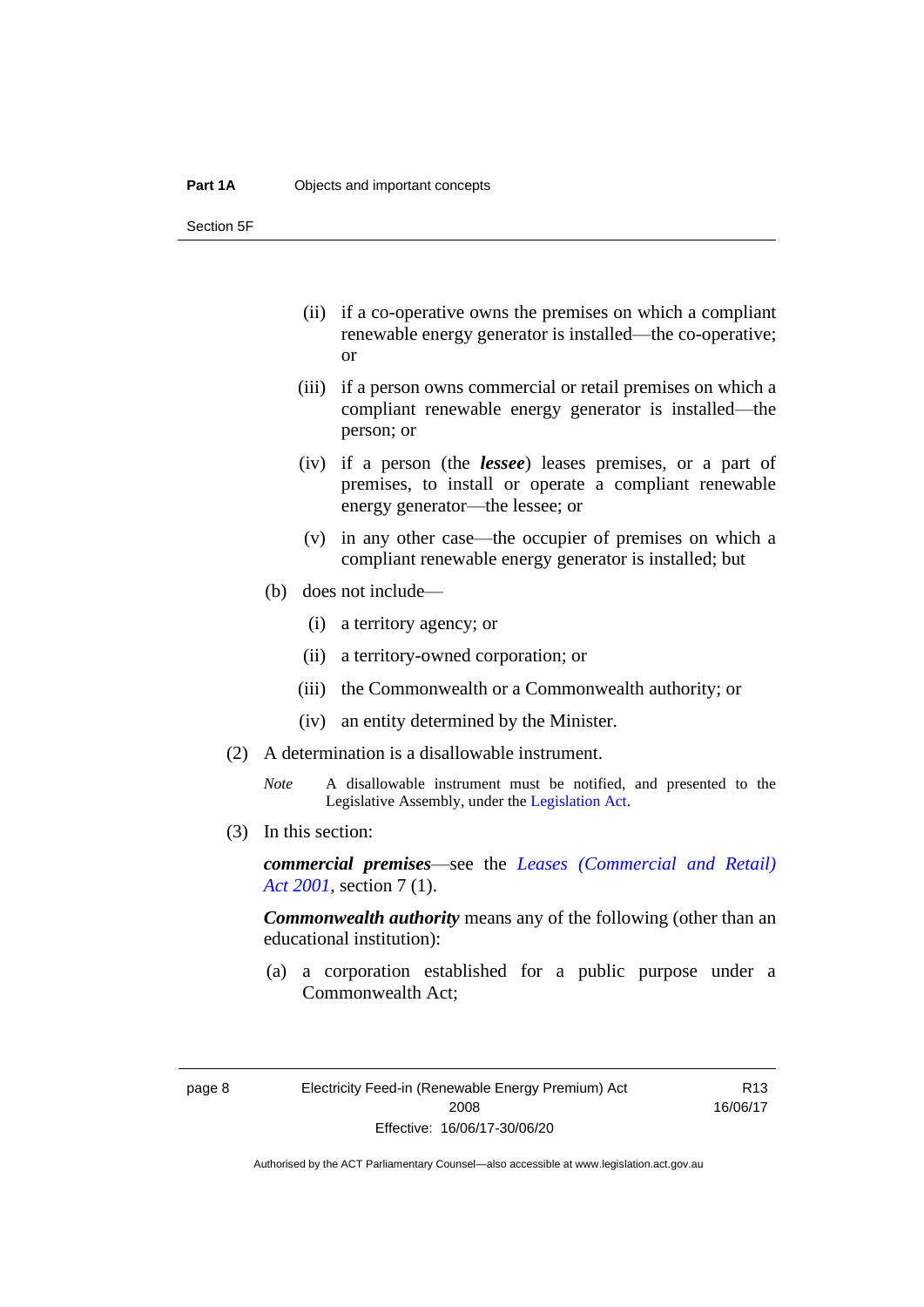- (b) a company in which a controlling interest is held by any 1 of the following, or by 2 or more of the following together:
	- (i) the Commonwealth;
	- (ii) a corporation mentioned in paragraph (a);
	- (iii) an entity mentioned in subparagraph (i) or (ii).

*co-operative*—see the *Co-operatives National Law (ACT)*, section 4.

*educational institution* means—

- (a) a government school or school-related institution established under the *[Education Act 2004](http://www.legislation.act.gov.au/a/2004-17)*, section 20; or
- (b) a registered higher education provider under the *[National](http://www.comlaw.gov.au/Series/C2011A00012)  [Vocational Education and Training Regulator Act](http://www.comlaw.gov.au/Series/C2011A00012) 2011* (Cwlth).

*incorporated association* means an association incorporated under the *[Associations Incorporation Act 1991](http://www.legislation.act.gov.au/a/1991-46)* or a law of another jurisdiction corresponding, or substantially corresponding, to that Act.

*occupier*, of premises, means the person to whom electricity for the premises is supplied by a NERL retailer.

*retail premises*—see the *[Leases \(Commercial and Retail\) Act 2001](http://www.legislation.act.gov.au/a/2001-18)*, section 7 (2).

*territory agency* means any of the following (other than an educational institution):

- (a) the Territory;
- (b) a territory instrumentality, and any other corporation established for a public purpose under a territory law;

page 9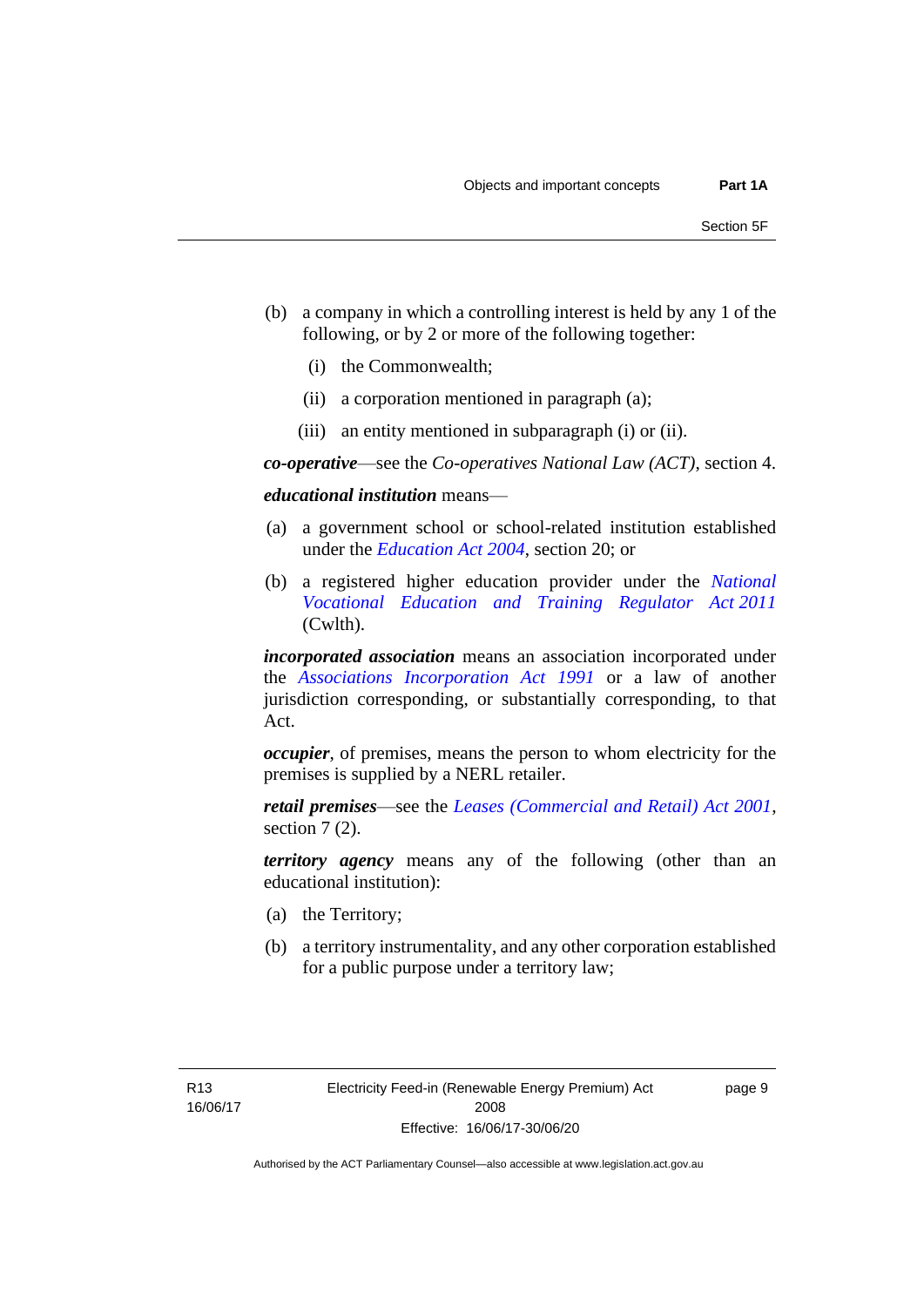### **Part 1A** Objects and important concepts

Section 5F

- (c) a company in which a controlling interest is held by any 1 of the following, or by 2 or more of the following together:
	- (i) the Territory;
	- (ii) a Minister;
	- (iii) a corporation mentioned in paragraph (b);
	- (iv) an entity mentioned in subparagraphs (i) to (iii).

page 10 Electricity Feed-in (Renewable Energy Premium) Act 2008 Effective: 16/06/17-30/06/20

R13 16/06/17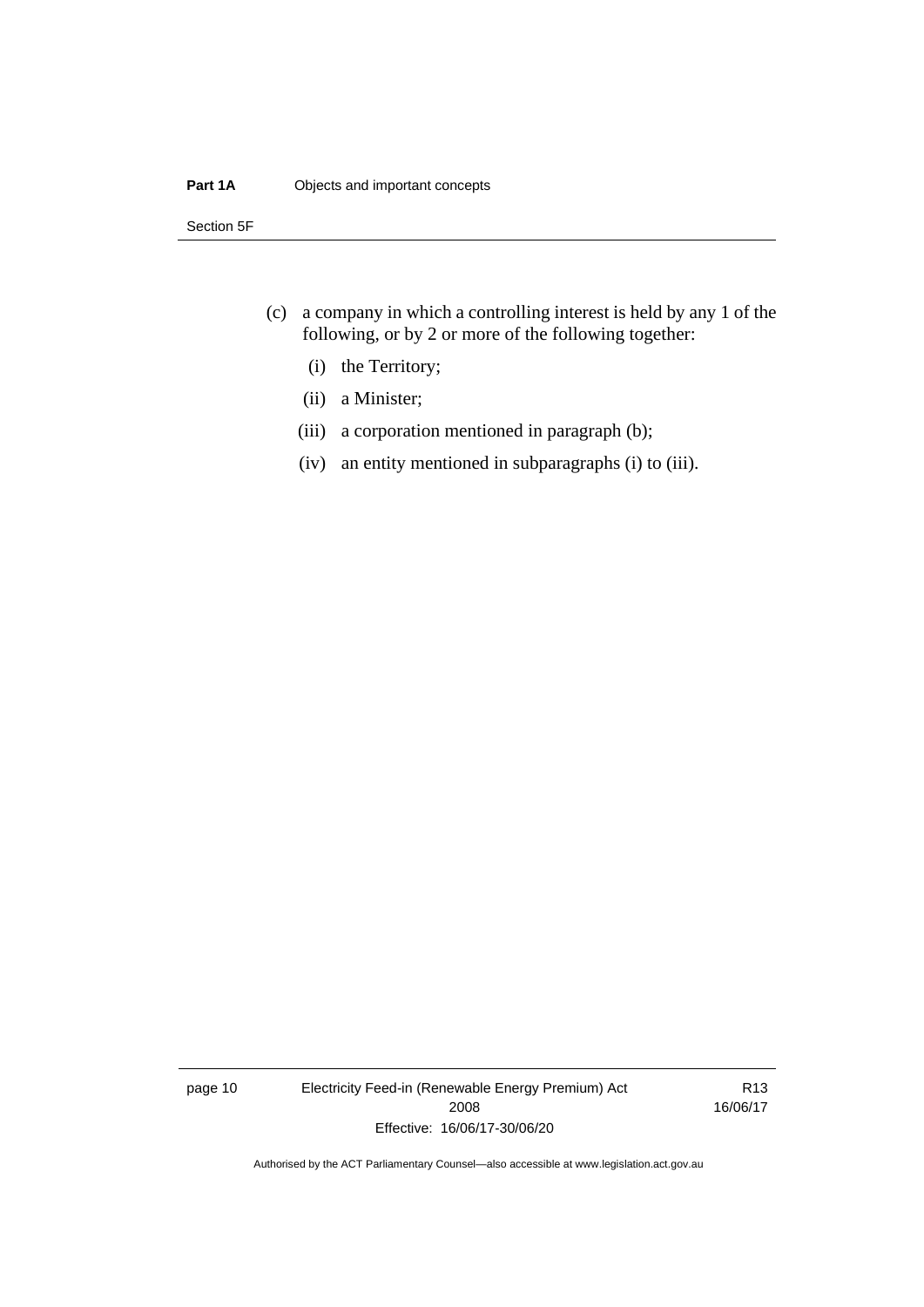# <span id="page-16-0"></span>**Part 2 Renewable energy—supply to electricity network**

# <span id="page-16-1"></span>**6 Feed-in from renewable energy generators to electricity network**

- (1) This section applies to—
	- (a) an electricity distributor licensed to distribute electricity through an electricity network; and
	- (b) a NERL retailer authorised to supply electricity from the electricity network.
- (2) It is a condition of the electricity distributor's licence that the distributor must, on application by an eligible entity—
	- (a) connect a renewable energy generator to the distributor's network to enable electricity generated by the generator to be supplied to the network; and
	- (b) reimburse the NERL retailer that supplies electricity to the eligible entity's premises the difference between—
		- (i) the amount payable under subsection (3) for electricity generated by the generator to be supplied to the network; and
		- (ii) the normal cost of that electricity; and
	- (c) pass on to the eligible entity the additional metering costs in relation to electricity generated by the generator.
- (3) The NERL retailer must, on application by an eligible entity, pay the eligible entity, in accordance with section 8, for the total amount of electricity generated by the renewable energy generator on or after the day the application is made.

R13 16/06/17 page 11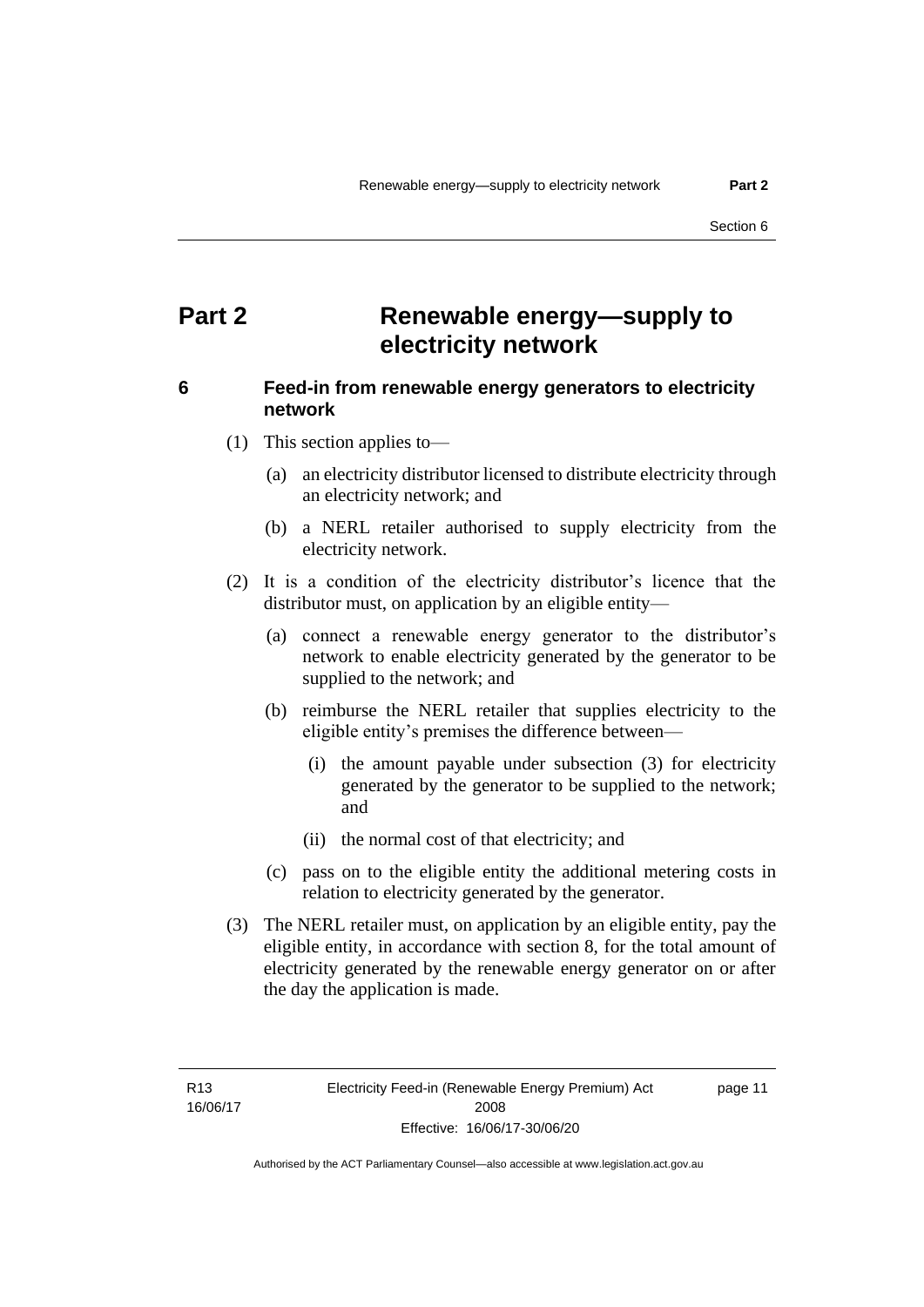Section 6A

### <span id="page-17-0"></span>**6A What is the** *normal cost of electricity***?**

- (1) The Minister may determine an amount to be the *normal cost of electricity* in relation to a period.
- (2) A determination is a notifiable instrument.

*Note* A notifiable instrument must be notified under the [Legislation Act.](http://www.legislation.act.gov.au/a/2001-14)

- (3) The Minister may make guidelines for a determination under this section.
- (4) A guideline is a disallowable instrument.
	- *Note* A disallowable instrument must be notified, and presented to the Legislative Assembly, under the [Legislation Act.](http://www.legislation.act.gov.au/a/2001-14)

### <span id="page-17-1"></span>**7 Utility service**

The action required by a distributor under section  $6(2)$  is a utility service for the *[Utilities Act](http://www.legislation.act.gov.au/a/2000-65) 2000*.

*Note* The action required by a NERL retailer under s 6 (3) is a utility service for the *[Utilities Act](http://www.legislation.act.gov.au/a/2000-65) 2000*, pt 4 (Industry codes) (see that Act, s 75B).

## <span id="page-17-2"></span>**8 Payment for electricity from renewable energy generators**

- (1) For section 6 (3), payment must be at the following rate:
	- (a) for electricity generated by a micro renewable energy generator—
		- (i) if an eligible entity entered into a contract for the installation of the generator before 1 June 2011—
			- (A) 100% of the premium rate; or
			- (B) if a lower percentage is determined under section 9 for this paragraph—that percentage of the premium rate; or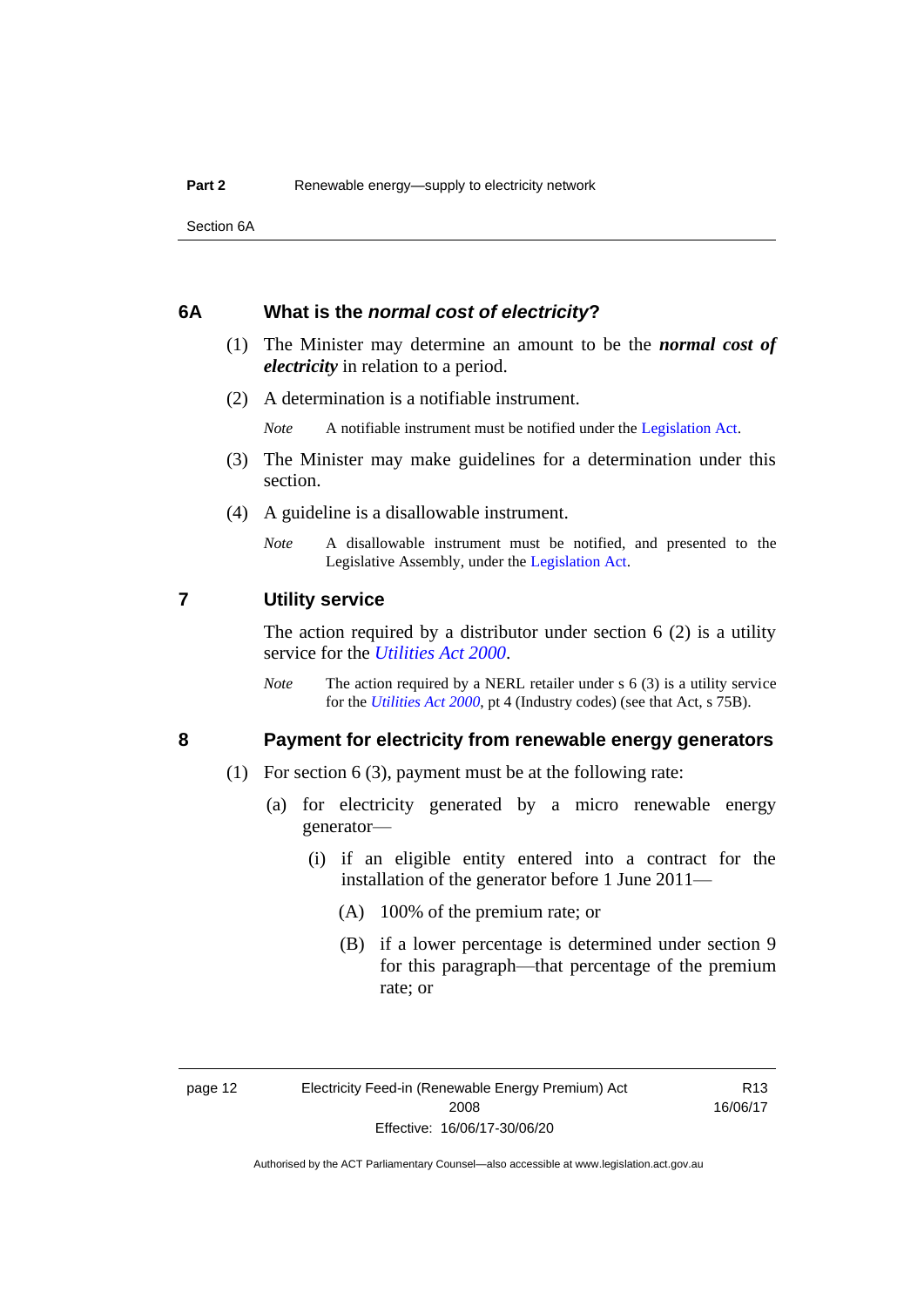- (ii) if an eligible entity entered into a contract for the installation of the generator on or after 1 June 2011—
	- (A) 66% of the premium rate; or
	- (B) if a lower percentage is determined under section 9 for this paragraph—that percentage of the premium rate;
- (b) for electricity generated by a medium renewable energy generator—
	- (i) if an eligible entity entered into a contract for the installation of the generator before the relevant date—
		- (A) 75% of the premium rate; or
		- (B) if a lower percentage is determined under section 9 for this paragraph—that percentage of the premium rate; or
	- (ii) if an eligible entity entered into a contract for the installation of the generator on or after the relevant date—
		- (A) 66% of the premium rate; or
		- (B) if a lower percentage is determined under section 9 for this paragraph—that percentage of the premium rate.
- (2) Payment must be made to the eligible entity quarterly in arrears for the total amount of electricity generated by the generator.
- (3) In this section:

*relevant date* means the day the *[Electricity Feed-in \(Renewable](http://www.legislation.act.gov.au/a/2011-25)  [Energy Premium\) Amendment Act 2011 \(No 2\)](http://www.legislation.act.gov.au/a/2011-25)* commenced.

page 13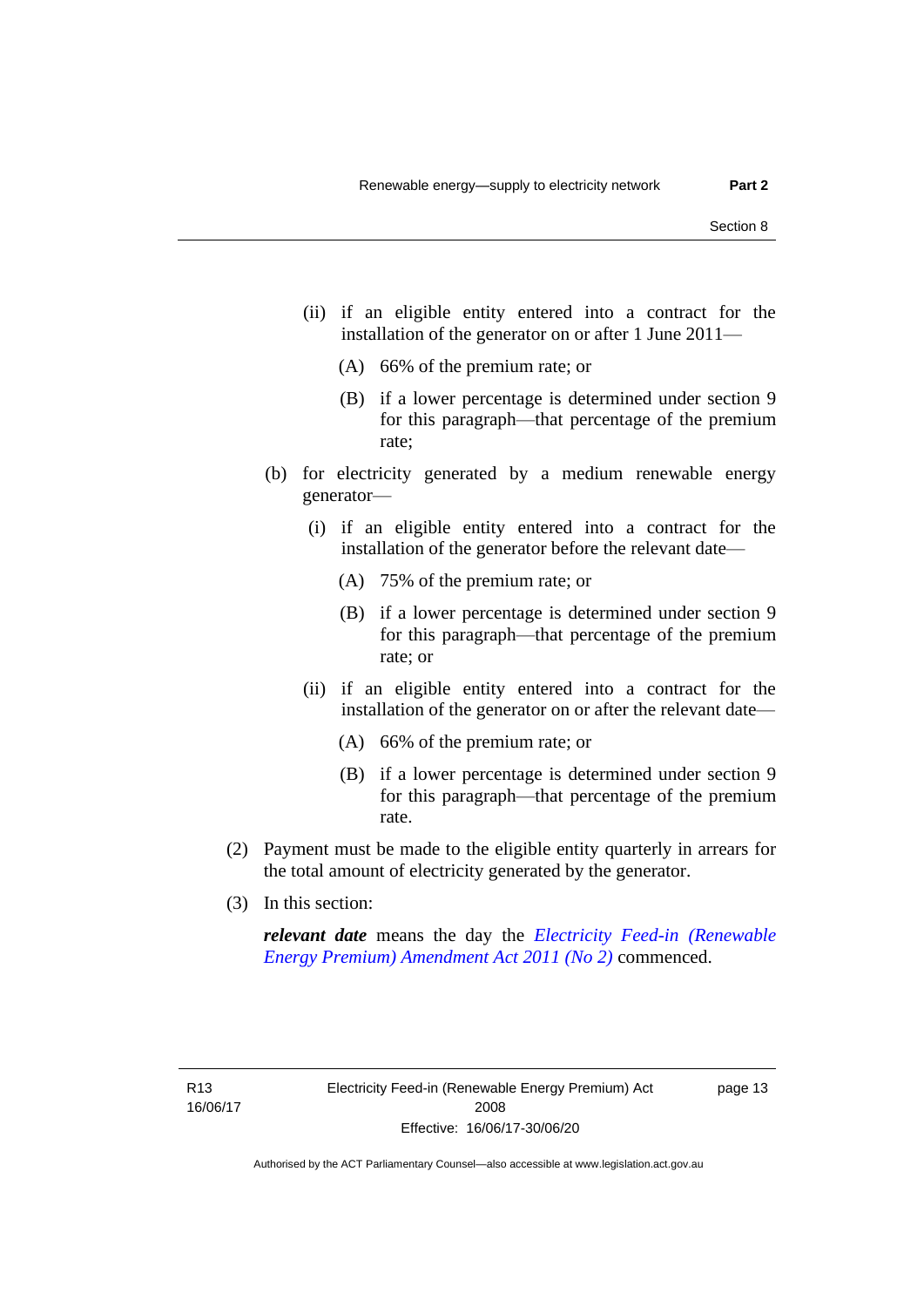Section 8A

### <span id="page-19-0"></span>**8A Recovery of cost of renewable energy premium**

- (1) This section applies if a NERL retailer imposes a recovery of costs on electricity consumers to recover the cost of a renewable energy premium payable to an eligible entity under this Act.
- (2) The recovery of costs must be imposed on an electricity consumer in a way that is in proportion to the amount of electricity used by the consumer.

### <span id="page-19-1"></span>**9 Determination of percentages**

- (1) The Minister may determine percentages for section 8 (Payment for electricity from renewable energy generators).
- (2) A determination is a disallowable instrument.
	- *Note* A disallowable instrument must be notified, and presented to the Legislative Assembly, under the [Legislation Act.](http://www.legislation.act.gov.au/a/2001-14)

page 14 Electricity Feed-in (Renewable Energy Premium) Act 2008 Effective: 16/06/17-30/06/20

R13 16/06/17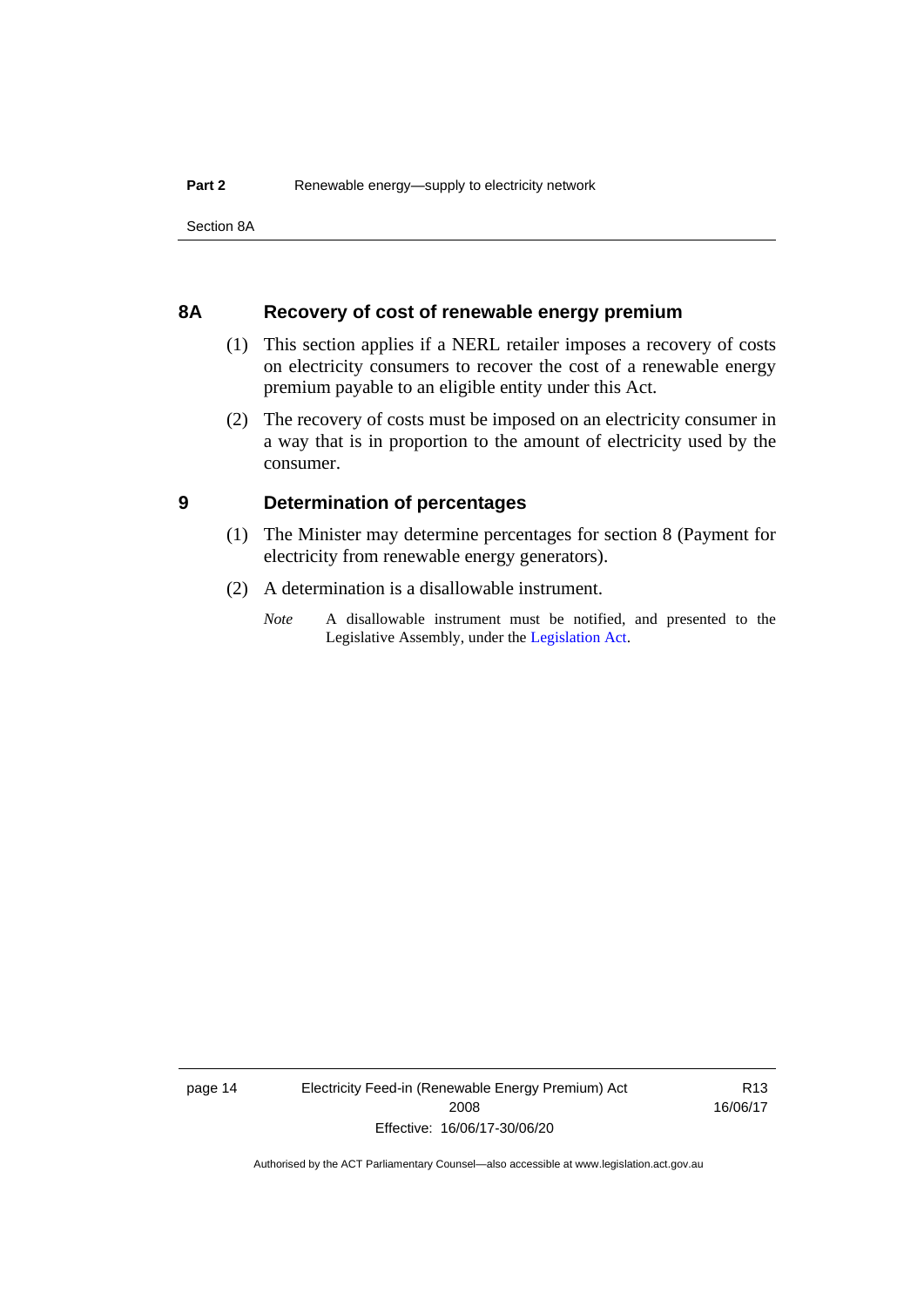# <span id="page-20-0"></span>**Part 3 Renewable energy premium determination of rate**

### <span id="page-20-1"></span>**10 Determination of premium rate**

- (1) The Minister must determine the premium rate for amounts payable by a NERL retailer under section 6 (Feed-in from renewable energy generators to electricity network) for compliant renewable energy generators.
- (2) A determination is a disallowable instrument.
	- *Note* A disallowable instrument must be notified, and presented to the Legislative Assembly, under the [Legislation Act.](http://www.legislation.act.gov.au/a/2001-14)
- (3) In making a determination, the Minister—
	- (a) must seek the advice of the Independent Competition and Regulatory Commission to assist the Minister to determine the premium rate; and
	- (b) must give priority to the following:
		- (i) the desirability of costs under this Act impacting equitably on all electricity users;
		- (ii) the need to encourage the generation of electricity from renewable sources;
		- (iii) the need to reduce emissions from greenhouse gases;
		- (iv) the need to reduce the likely effects of climate change;
		- (v) the desirability of eligible entities being able to recoup investment on renewable energy generators within a reasonable time; and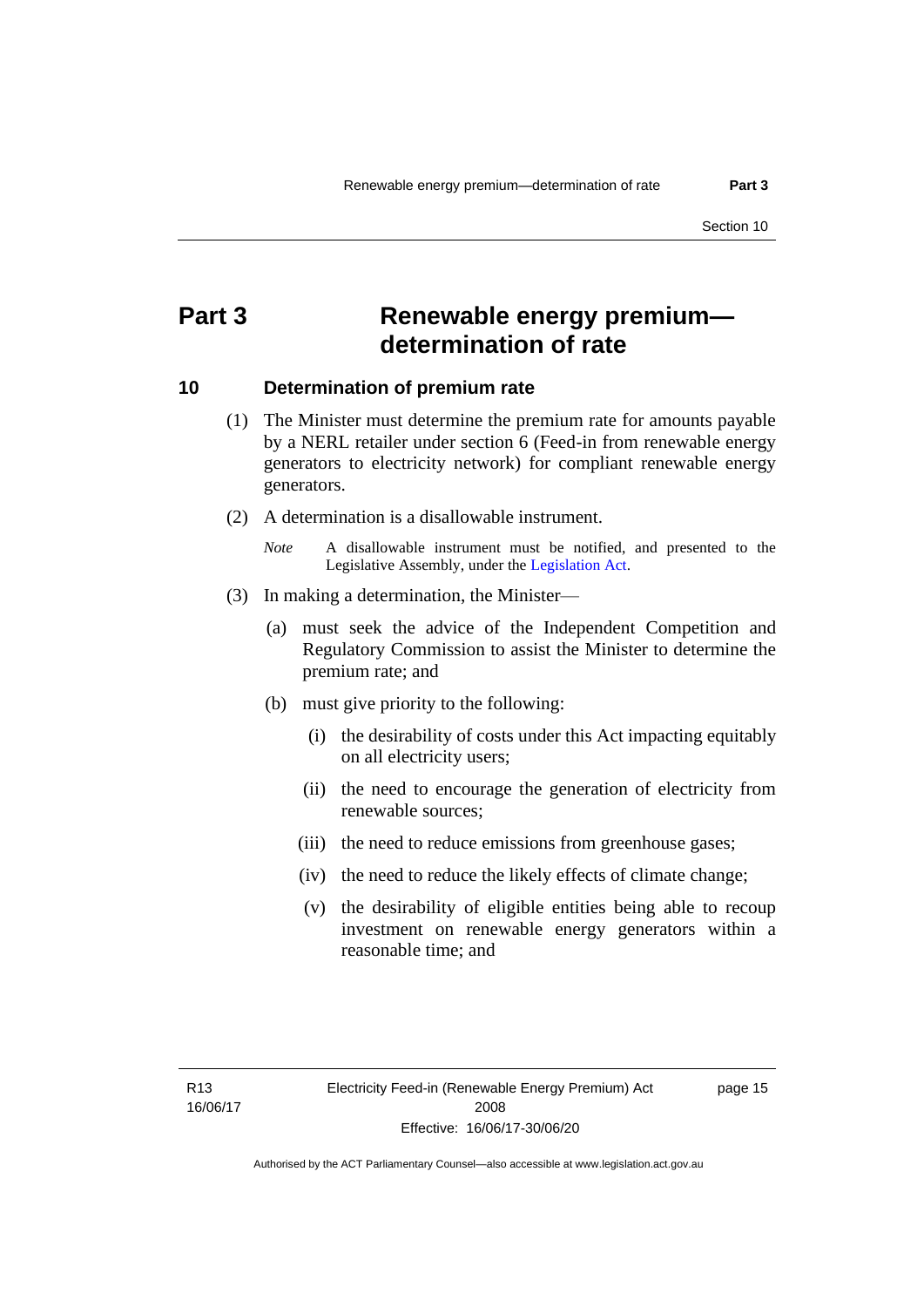- (c) must have regard to the following:
	- (i) the amounts payable under this Act by an electricity distributor;
	- (ii) the amounts payable under this Act by a NERL retailer;
	- (iii) any additional metering costs passed on to an eligible entity because of section 6 (2) (c);
	- (iv) any advice received from the Independent Competition and Regulatory Commission in response to a request under paragraph (a);
	- (v) anything else the Minister considers relevant.
- (4) If the Minister receives any advice requested under subsection (3) (a), the Minister must—
	- (a) present a copy of the advice to the Legislative Assembly within 3 sitting days after receiving the advice; and
	- (b) give a copy of the advice to each member of the Legislative Assembly—
		- (i) at least 14 days before the Minister makes the determination; but
		- (ii) within 30 days after receiving the advice.

# <span id="page-21-0"></span>**11 Premium rate—20 years**

(1) The premium rate for the financial year in which a renewable energy generator is connected to a distributor's network applies, if the generator remains connected to the network, in relation to electricity generated by the generator during the 20 years after the date of the connection.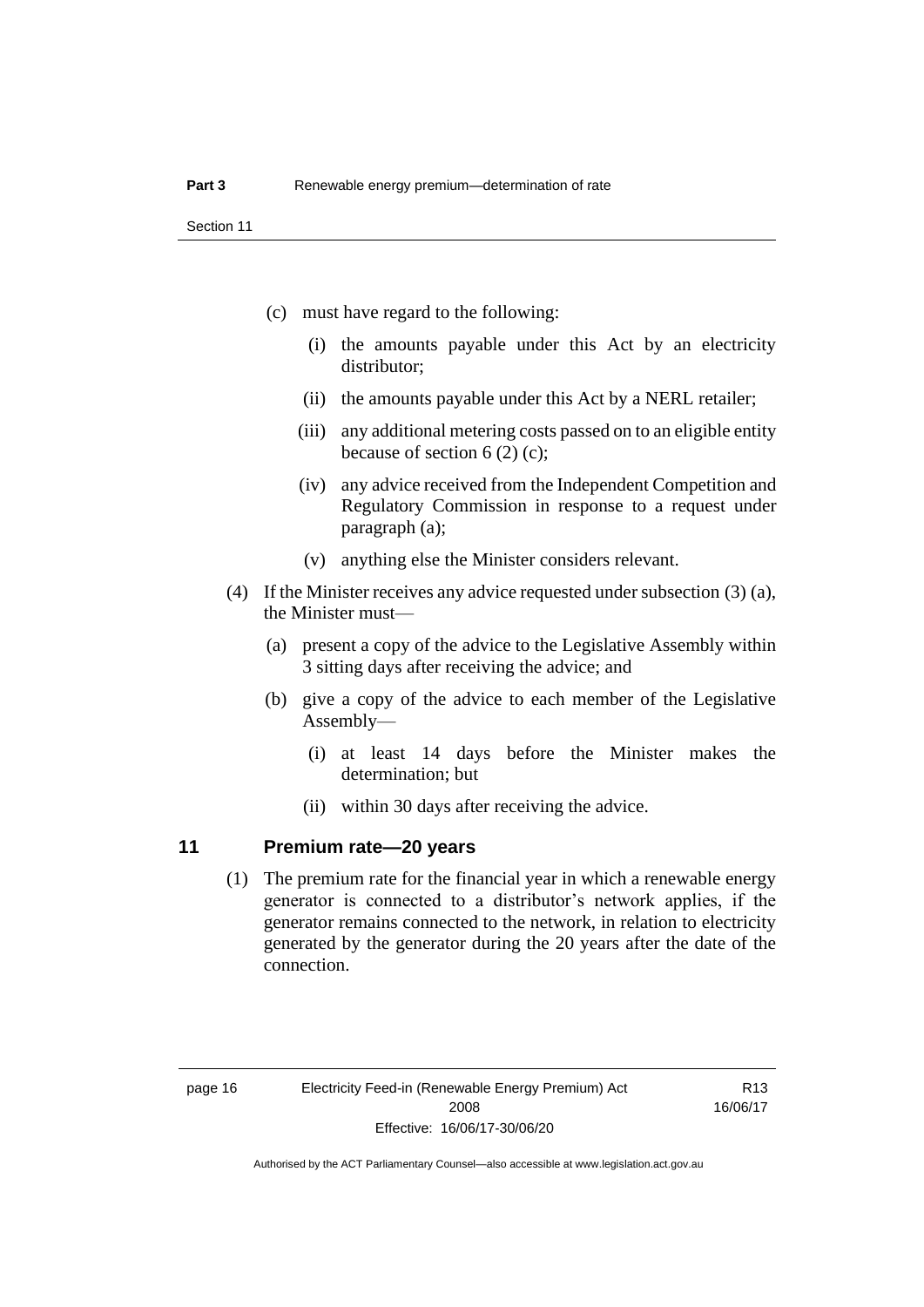- (2) For subsection (1), a generator is taken to remain connected to the network—
	- (a) during any temporary interruption to the connection for repair or maintenance work or relocation of the connection or generator at the same premises; or
	- (b) if the generator is transferred with the premises to another person who is an eligible entity in relation to the premises; or
	- (c) if the generator is transferred to other premises in relation to which the eligible entity is also an eligible entity.
- (3) For subsection (1), a micro renewable energy generator (the *old generator*) is taken to remain connected to the network if—
	- (a) the old generator was or is installed on premises that are, or are on the same parcel of land as, affected residential premises or eligible impacted property; and
	- (b) the affected residential premises or eligible impacted property have been or are to be demolished; and
	- (c) the eligible entity for the affected residential premises or eligible impacted property becomes an eligible entity in relation to other premises (the *new premises*); and
	- (d) a micro renewable energy generator (the *new generator*) is installed on the new premises; and
	- (e) the total capacity of the new generator is not greater than the total capacity of the old generator when the old generator was first connected to the network; and
	- (f) the new generator is connected to the network.

page 17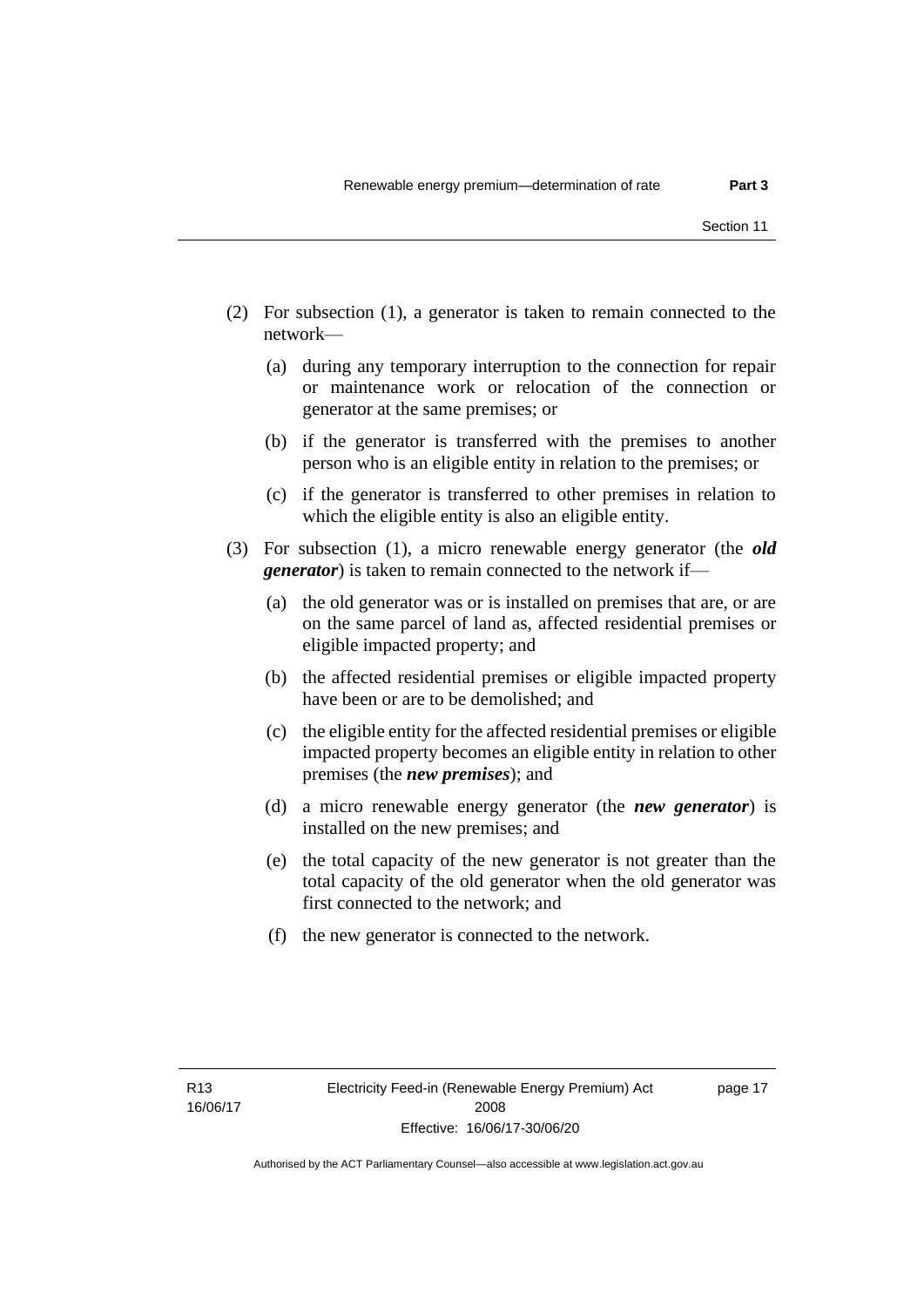Section 11

(4) In this section:

*affected residential premises* means premises, or a part of premises—

- $(a)$  that—
	- (i) are a class 1 or class 2 building; and
	- (ii) contain or have contained loose-fill asbestos insulation; or
- (b) that are included in the affected residential premises register.

*affected residential premises register*—see the *[Dangerous](http://www.legislation.act.gov.au/a/2004-7)  [Substances Act 2004](http://www.legislation.act.gov.au/a/2004-7)*, section 47N.

*class*, of building—see the *[Building Act 2004](http://www.legislation.act.gov.au/a/2004-11)*, dictionary.

*eligible impacted property*—see the *[Civil Law \(Sale of Residential](http://www.legislation.act.gov.au/a/2003-40)  [Property\) Act 2003](http://www.legislation.act.gov.au/a/2003-40)*, section 9A (1).

*loose-fill asbestos insulation*—see the *[Dangerous Substances](http://www.legislation.act.gov.au/a/2004-7)  Act [2004](http://www.legislation.act.gov.au/a/2004-7)*, section 47M.

page 18 Electricity Feed-in (Renewable Energy Premium) Act 2008 Effective: 16/06/17-30/06/20

R13 16/06/17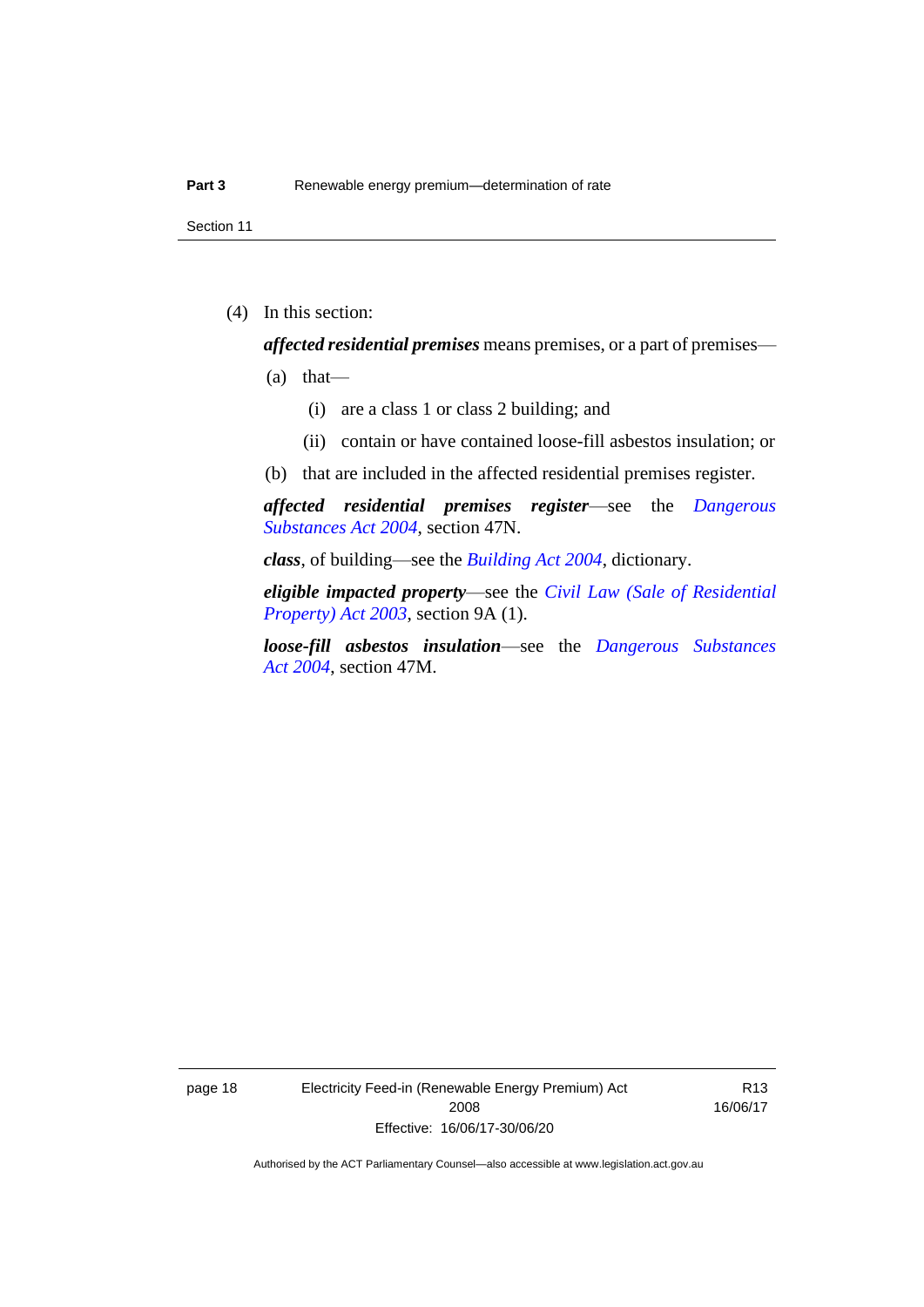# <span id="page-24-0"></span>**Part 3A Reporting**

# <span id="page-24-1"></span>**11A Report by Minister**

The Minister must, within 6 months after the end of each financial year, publish on an appropriate government website a report about the following:

- (a) the number of compliant renewable energy generators installed on premises in the ACT;
- (b) the total capacity of compliant renewable energy generators installed on premises in the ACT;
- (c) the costs under this Act on electricity users.

# <span id="page-24-2"></span>**11B Electricity distributors to give information to Minister**

- (1) The Minister must determine the information required to prepare a report under section 11A (the *required information*).
- (2) A determination is a disallowable instrument.
	- *Note* A disallowable instrument must be notified, and presented to the Legislative Assembly, under the [Legislation Act.](http://www.legislation.act.gov.au/a/2001-14)
- (3) Each of the following entities (a *reporting entity)* must give the Minister the required information:
	- (a) an electricity distributor;
	- (b) a NERL retailer.
- (4) A person commits an offence if—
	- (a) the person is a reporting entity; and
	- (b) the person engages in conduct; and

page 19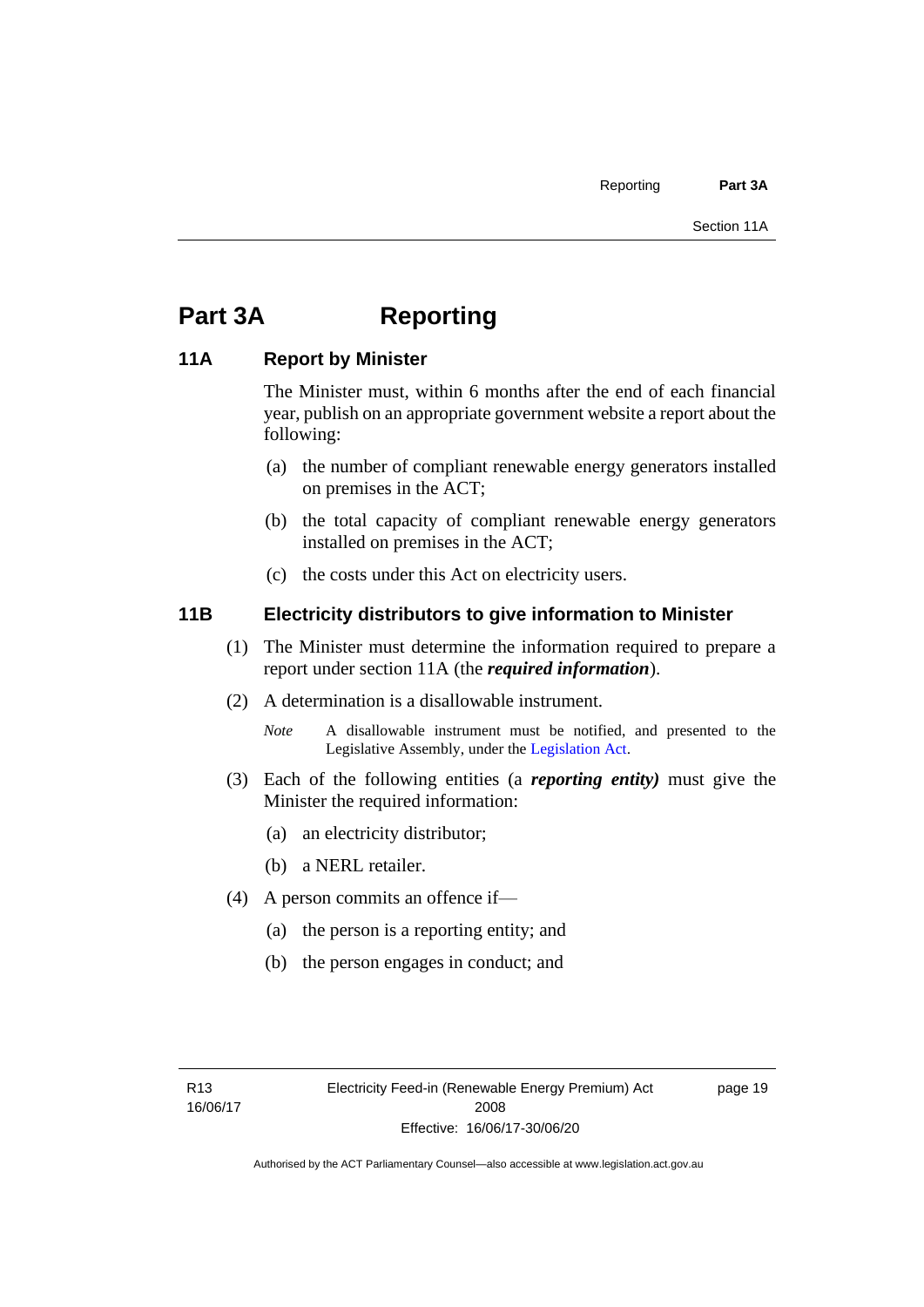#### Part 3A Reporting

Section 11C

- (c) as a result of the conduct, the person fails to give the Minister information; and
- (d) the information is required information.

Maximum penalty: 30 penalty units.

# <span id="page-25-0"></span>**11C Audit of information given to Minister**

- (1) The Minister may require a reporting entity to undertake an audit of the information provided by the reporting entity under section 11B if the Minister believes on reasonable grounds the information is untrue, misleading or incomplete.
- (2) The audit must be—
	- (a) paid for by the reporting entity; and
	- (b) undertaken by—
		- (i) an auditor appointed by the Minister; or
		- (ii) if the Minister decides not to appoint an auditor—an auditor that is independent of the reporting entity; and
	- (c) undertaken in accordance with requirements determined by the Minister.
- (3) A determination is a disallowable instrument.
	- *Note* A disallowable instrument must be notified, and presented to the Legislative Assembly, under the [Legislation Act.](http://www.legislation.act.gov.au/a/2001-14)
- (4) A person commits an offence if—
	- (a) the person is a reporting entity; and
	- (b) the person gives the Minister information under section 11B; and
	- (c) the Minister requires an audit of the information; and

page 20 Electricity Feed-in (Renewable Energy Premium) Act 2008 Effective: 16/06/17-30/06/20

R13 16/06/17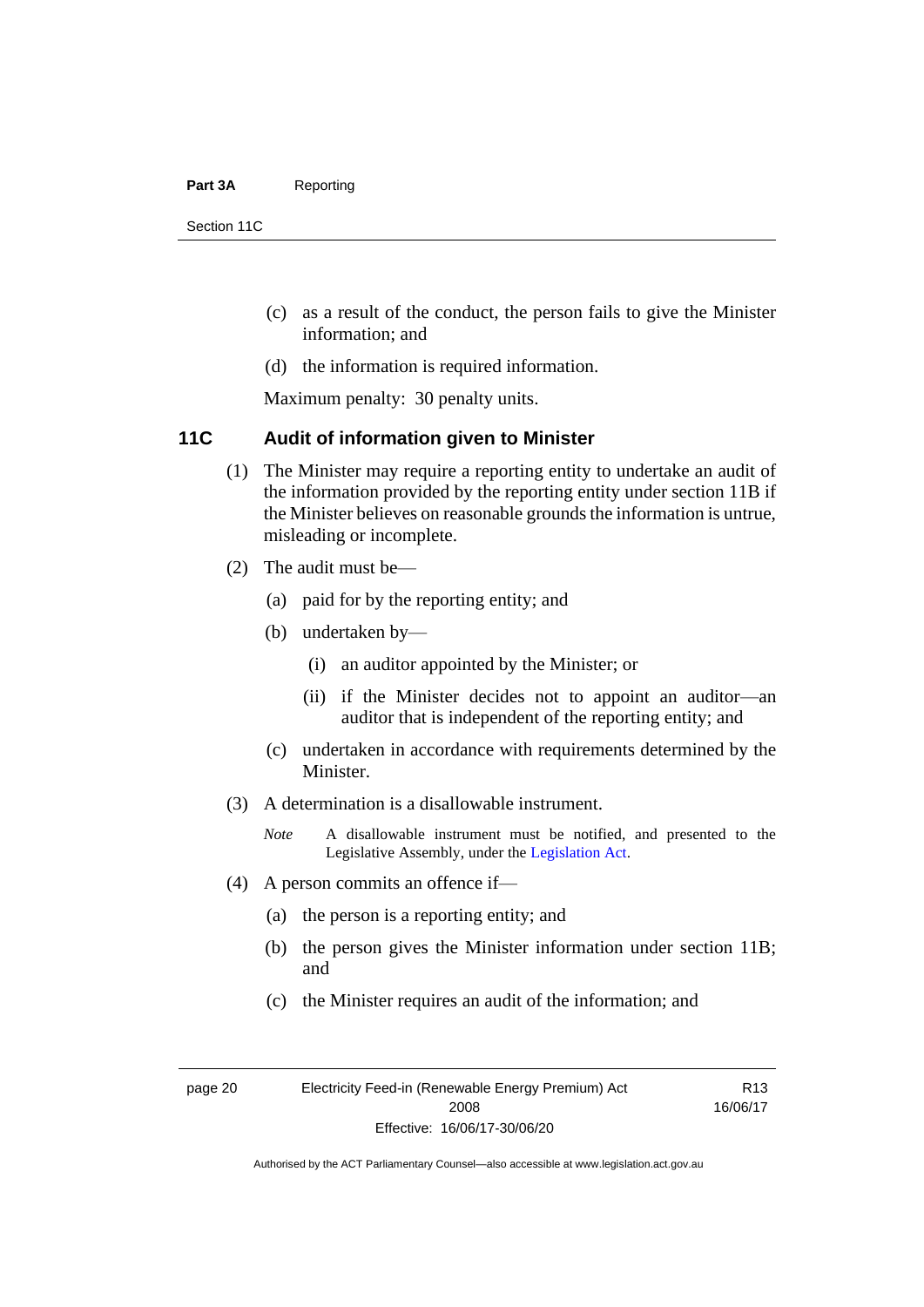- (d) the person engages in conduct; and
- (e) as a result of the conduct, the person fails to undertake the required audit.

Maximum penalty: 400 penalty units.

R13 16/06/17 Electricity Feed-in (Renewable Energy Premium) Act 2008 Effective: 16/06/17-30/06/20

page 21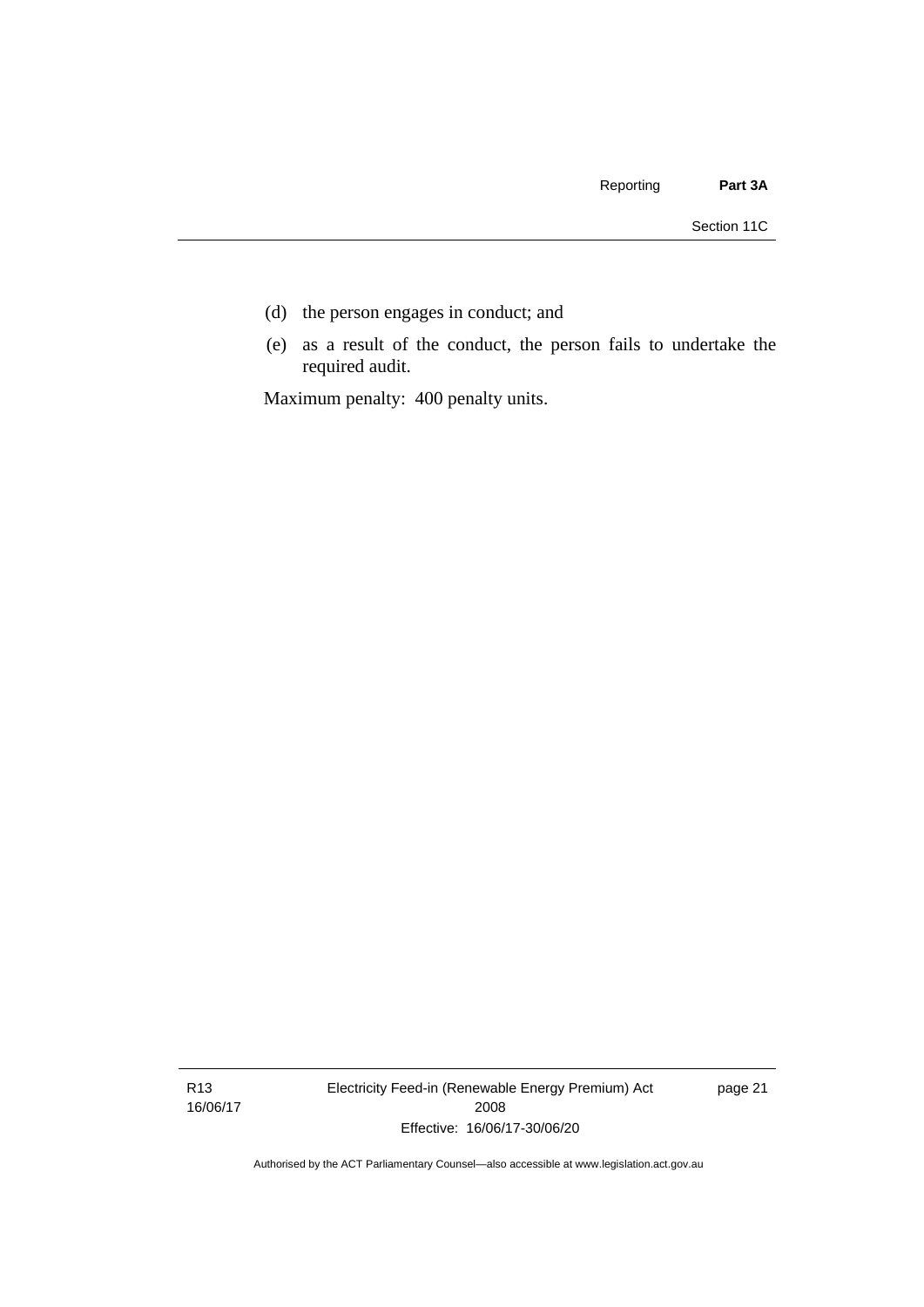#### **Part 4** Miscellaneous

Section 12

# <span id="page-27-0"></span>**Part 4 Miscellaneous**

# <span id="page-27-1"></span>**12 Regulation-making power**

- (1) The Executive may make regulations for this Act.
	- *Note* Regulations must be notified, and presented to the Legislative Assembly, under the [Legislation Act.](http://www.legislation.act.gov.au/a/2001-14)
- (2) A regulation may make provision in relation to notices to be placed at premises where a renewable energy generator is located.
- (3) A regulation may create offences and fix maximum penalties of not more than 30 penalty units for the offences.

# <span id="page-27-2"></span>**13 Review of operation of Act**

- (1) The Minister must review the operation of this Act at least once every 5 years (a *review period*) after the day this Act commences.
- (2) The review must include a consideration of the impact of costs under this Act on electricity users and, in particular, whether the impacts are equitable.
- (3) The Minister must present a copy of the report of the review for a review period to the Legislative Assembly not later than 6 months after the end of the review period.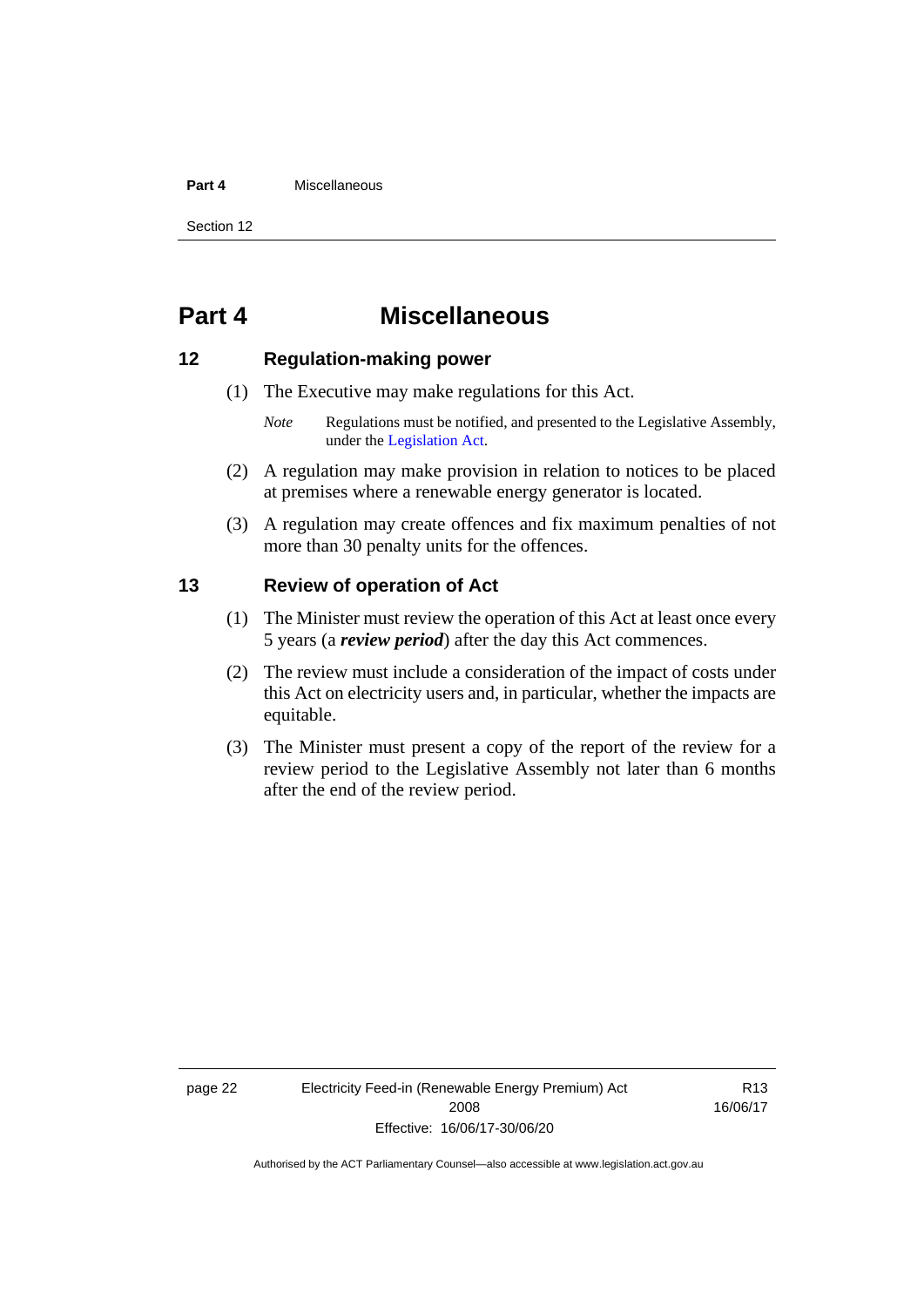# <span id="page-28-0"></span>**Dictionary**

(see  $s$  4)

*Note 1* The [Legislation Act](http://www.legislation.act.gov.au/a/2001-14) contains definitions and other provisions relevant to this Act.

*Note 2* For example, the [Legislation Act,](http://www.legislation.act.gov.au/a/2001-14) dict, pt 1, defines the following terms:

- disallowable instrument (see s 9)
	- **Executive**
	- Minister (see s 162)
	- National Electricity (ACT) Law
	- National Energy Retail Law (ACT)
	- quarter
	- regulation
	- under.

*additional metering costs*, in relation to electricity generated by a renewable energy generator connected to an electricity network, means metering costs associated with the electricity that are in addition to metering costs for which the distributor is responsible under the rules under the *[National Electricity \(ACT\) Law](http://www.legislation.act.gov.au/a/1997-79/default.asp)*.

*capacity*, of a renewable energy generator—see section 5C.

*compliant*—see section 5E.

*electricity distributor*—see the *[Utilities Act 2000](http://www.legislation.act.gov.au/a/2000-65)*, dictionary.

*electricity network*—see the *[Utilities Act 2000](http://www.legislation.act.gov.au/a/2000-65)*, section 7.

*eligible entity—*see section 5F (1).

*medium renewable energy generator*—see section 5D.

*micro renewable energy generator*—see section 5D.

*NERL retailer* means a person who holds a retailer authorisation under the *[National Energy Retail Law \(ACT\)](http://www.legislation.act.gov.au/a/2012-31/default.asp)*.

*normal cost of electricity*—see section 6A.

R13 16/06/17 Electricity Feed-in (Renewable Energy Premium) Act 2008 Effective: 16/06/17-30/06/20

page 23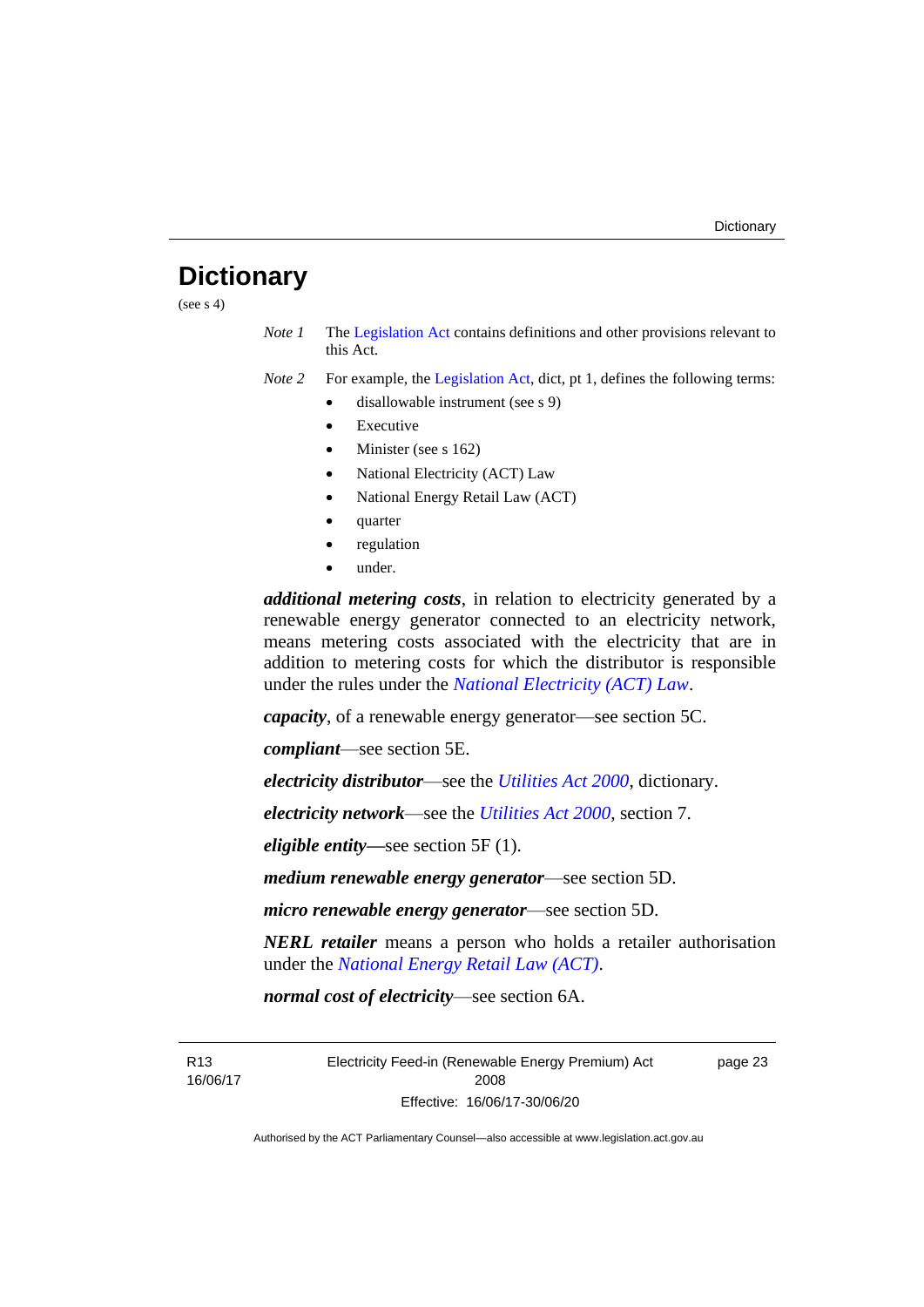*premium rate*, for electricity supplied from a renewable energy generator to an electricity distributor's network, means the premium rate determined under section 10 for the first financial year in which both—

- (a) the generator is connected to the network to enable electricity generated by the generator to be supplied to the network; and
- (b) the eligible entity for the generator makes the application for payment mentioned in section 6 (3).

*renewable energy generator*—see section 5B.

*renewable energy source*—see section 5B.

*reporting entity*—see section 11B (3).

*required information*—see section 11B (1).

page 24 Electricity Feed-in (Renewable Energy Premium) Act 2008 Effective: 16/06/17-30/06/20

R13 16/06/17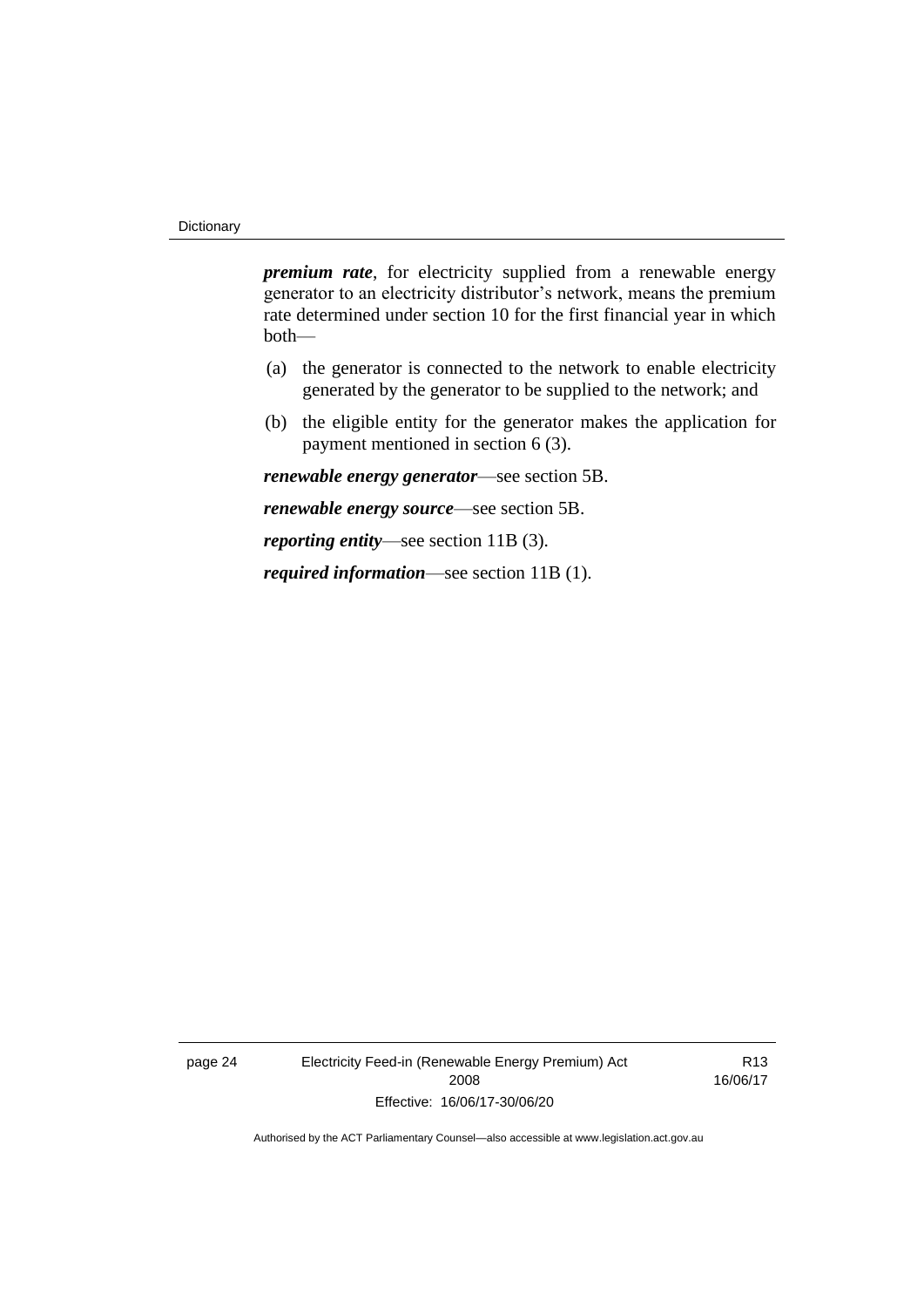# <span id="page-30-1"></span><span id="page-30-0"></span>**Endnotes**

# **1 About the endnotes**

Amending and modifying laws are annotated in the legislation history and the amendment history. Current modifications are not included in the republished law but are set out in the endnotes.

Not all editorial amendments made under the *[Legislation Act 2001](http://www.legislation.act.gov.au/a/2001-14)*, part 11.3 are annotated in the amendment history. Full details of any amendments can be obtained from the Parliamentary Counsel's Office.

Uncommenced amending laws are not included in the republished law. The details of these laws are underlined in the legislation history. Uncommenced expiries are underlined in the legislation history and amendment history.

If all the provisions of the law have been renumbered, a table of renumbered provisions gives details of previous and current numbering.

The endnotes also include a table of earlier republications.

| $A = Act$                                    | $NI =$ Notifiable instrument              |
|----------------------------------------------|-------------------------------------------|
|                                              |                                           |
| $AF =$ Approved form                         | $o = order$                               |
| $am = amended$                               | $om = omitted/repealed$                   |
| $amdt = amendment$                           | $ord = ordinance$                         |
| $AR = Assembly$ resolution                   | $orig = original$                         |
| $ch = chapter$                               | par = paragraph/subparagraph              |
| $CN =$ Commencement notice                   | $pres = present$                          |
| $def = definition$                           | $prev = previous$                         |
| $DI = Disallowable instrument$               | $(\text{prev}) = \text{previously}$       |
| $dict = dictionary$                          | $pt = part$                               |
| $disallowed = disallowed by the Legislative$ | $r = rule/subrule$                        |
| Assembly                                     | $reloc = relocated$                       |
| $div = division$                             | $remum = renumbered$                      |
| $exp = expires/expired$                      | $R[X]$ = Republication No                 |
| $Gaz = gazette$                              | $RI =$ reissue                            |
| $hdg =$ heading                              | $s = section/subsection$                  |
| $IA = Interpretation Act 1967$               | $sch = schedule$                          |
| ins = inserted/added                         | $sdiv = subdivision$                      |
| $LA =$ Legislation Act 2001                  | $SL = Subordinate$ law                    |
| $LR =$ legislation register                  | $sub =$ substituted                       |
| $LRA =$ Legislation (Republication) Act 1996 | underlining = whole or part not commenced |
| $mod = modified/modification$                | or to be expired                          |
|                                              |                                           |

# <span id="page-30-2"></span>**2 Abbreviation key**

R13 16/06/17 Electricity Feed-in (Renewable Energy Premium) Act 2008 Effective: 16/06/17-30/06/20

page 25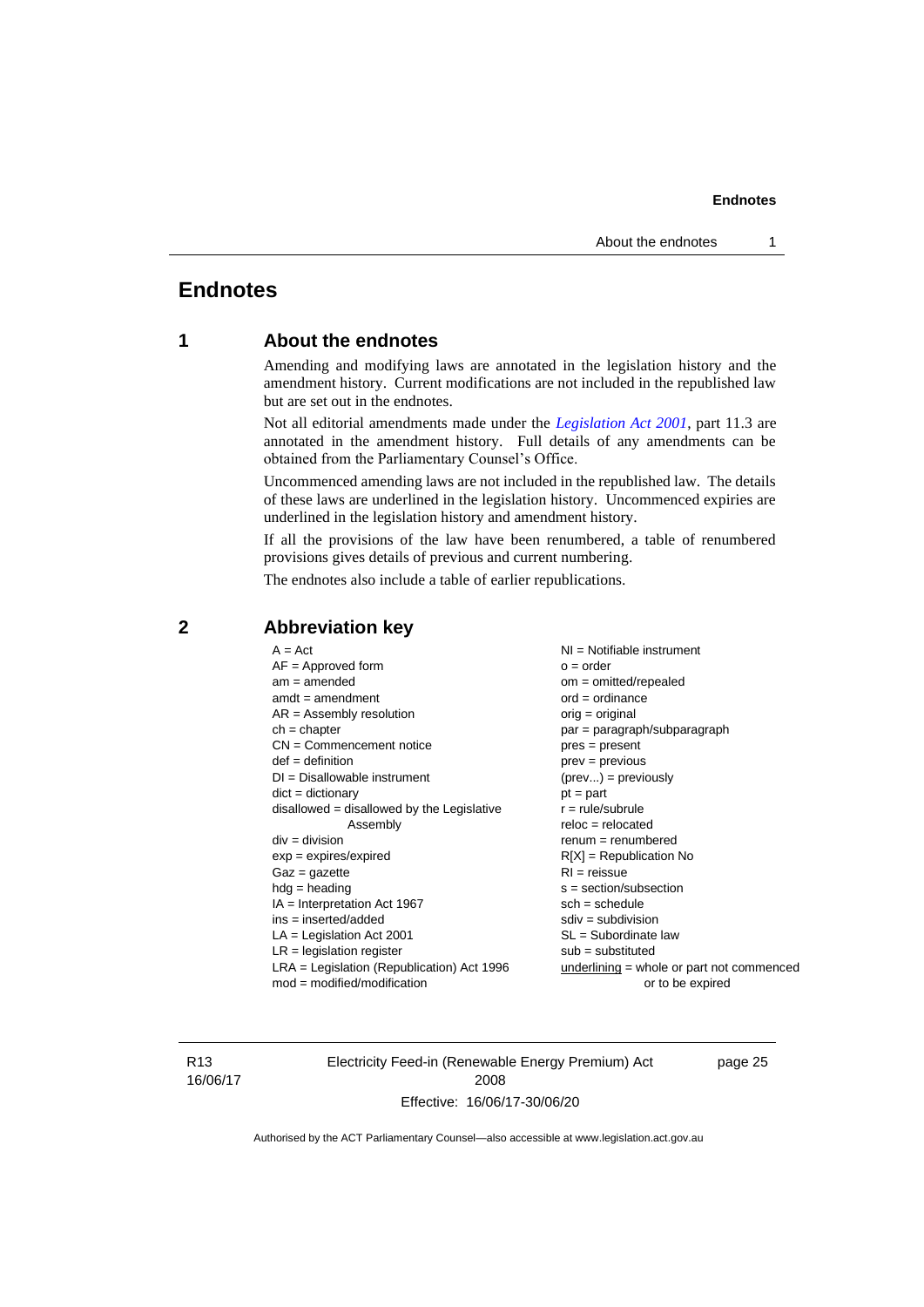3 Legislation history

# <span id="page-31-0"></span>**3 Legislation history**

#### **Electricity Feed-in (Renewable Energy Premium) Act 2008 A2008-21** notified LR 9 July 2008

s 1, s 2 commenced 9 July 2008 (LA s 75 (1))

remainder commenced 1 March 2009 (s 2 and [CN2009-5\)](http://www.legislation.act.gov.au/cn/2009-5/default.asp)

as amended by

#### **[Electricity Feed-in \(Renewable Energy Premium\) Amendment](http://www.legislation.act.gov.au/a/2009-8)  Act [2009](http://www.legislation.act.gov.au/a/2009-8) A2009-8**

notified LR 2 March 2009

s 1, s 2 taken to have commenced 1 March 2009 (LA s 75 (2)) remainder taken to have commenced 1 March 2009 (s 2 and see A2008-21)

#### **[Electricity Feed-in \(Renewable Energy Premium\) Amendment](http://www.legislation.act.gov.au/a/2011-6)  Act [2011](http://www.legislation.act.gov.au/a/2011-6) A2011-6**

notified LR 24 February 2011 s 1, s 2 commenced 24 February 2011 (LA s 75 (1)) remainder commenced 7 March 2011 (s 2 and [CN2011-3\)](http://www.legislation.act.gov.au/cn/2011-3/default.asp)

#### **[Electricity Feed-in \(Renewable Energy Premium\) Amendment](http://www.legislation.act.gov.au/a/2011-25)  Act [2011 \(No 2\)](http://www.legislation.act.gov.au/a/2011-25) A2011-25**

notified LR 11 July 2011 s 1, s 2 commenced 11 July 2011 (LA s 75 (1)) remainder commenced 12 July 2011 (s 2)

### **[Statute Law Amendment Act 2011 \(No](http://www.legislation.act.gov.au/a/2011-52) 3) A2011-52 sch 3 pt 3.21**

notified LR 28 November 2011 s 1, s 2 commenced 28 November 2011 (LA s 75 (1)) sch 3 pt 3.21 commenced 12 December 2011 (s 2)

#### **[National Energy Retail Law \(Consequential Amendments\) Act 2012](http://www.legislation.act.gov.au/a/2012-32) A2012-32 pt 3**

notified LR 14 June 2012 s 1, s 2 commenced 14 June 2012 (LA s 75 (1)) pt 3 commenced 1 July 2012 (s 2 (1) and see [National Energy Retail](http://www.legislation.act.gov.au/a/2012-31)  [Law \(ACT\) Act](http://www.legislation.act.gov.au/a/2012-31) 2012 A2012-31, s 2 (1) and [CN2012-12\)](http://www.legislation.act.gov.au/cn/2012-12/default.asp)

page 26 Electricity Feed-in (Renewable Energy Premium) Act 2008 Effective: 16/06/17-30/06/20

R13 16/06/17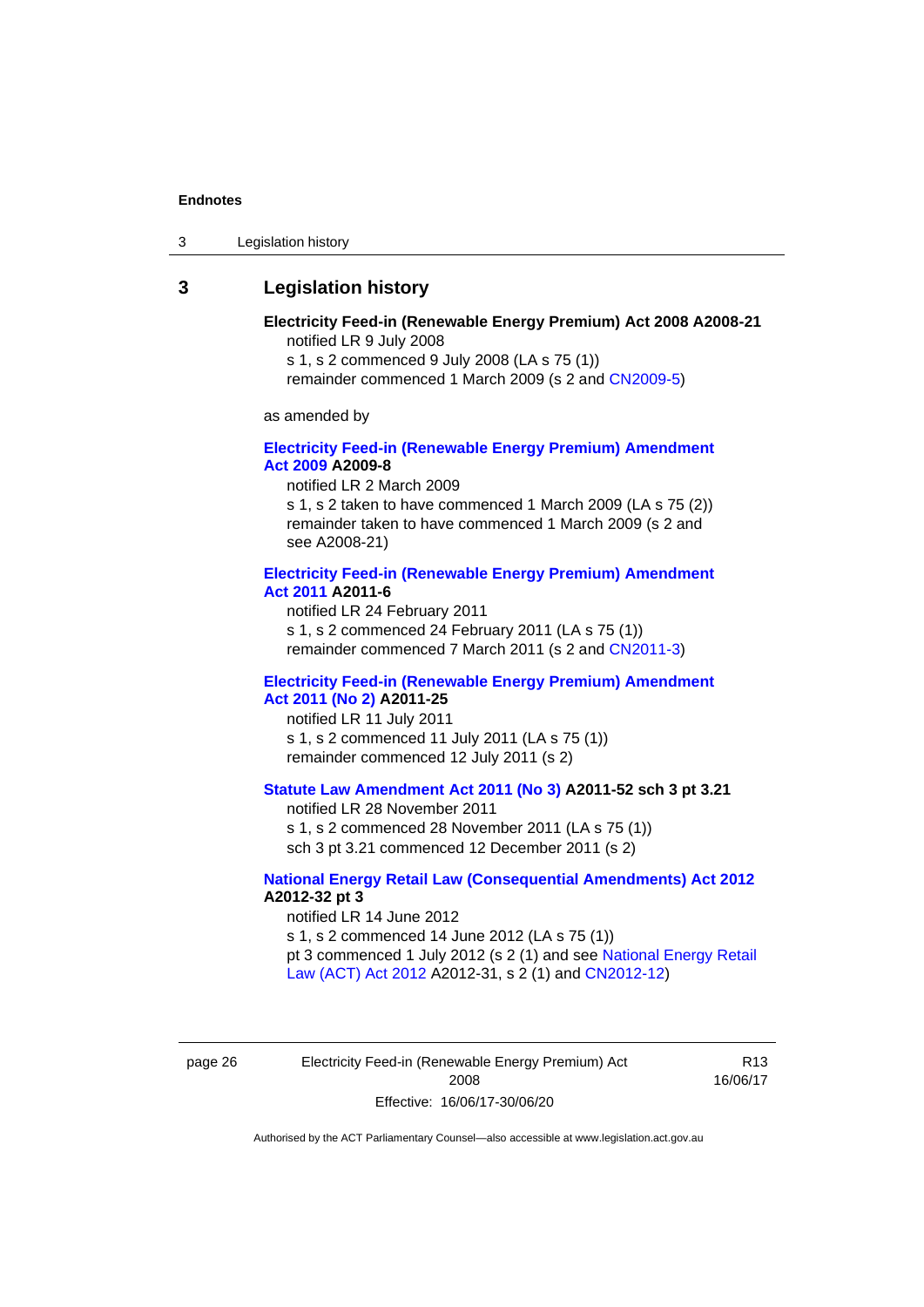#### **[Training and Tertiary Education Amendment Act 2014](http://www.legislation.act.gov.au/a/2014-48) A2014-48 sch 1 pt 1.9**

notified LR 6 November 2014

s 1, s 2 commenced 6 November 2014 (LA s 75 (1))

sch 1 pt 1.9 commenced 20 November 2014 (s 2)

#### **[Dangerous Substances \(Loose-fill Asbestos Eradication\) Legislation](http://www.legislation.act.gov.au/a/2015-6/default.asp)  [Amendment Act 2015](http://www.legislation.act.gov.au/a/2015-6/default.asp) A2015-6 sch 1 pt 1.4**

notified LR 31 March 2015

s 1, s 2 commenced 31 March 2015 (LA s 75 (1))

sch 1 pt 1.4 commenced 17 April 2015 (s 2 and [CN2015-6\)](http://www.legislation.act.gov.au/cn/2015-6/default.asp)

### **[Electricity Feed-in Tariff Schemes Legislation Amendment Act 2015](http://www.legislation.act.gov.au/a/2015-20/default.asp) A2015-20 pt 3**

notified LR 15 June 2015 s 1, s 2 commenced 15 June 2015 (LA s 75 (1)) pt 3 commenced 16 June 2015 (s 2)

#### **[Building \(Loose-fill Asbestos Eradication\) Legislation Amendment](http://www.legislation.act.gov.au/a/2015-42/default.asp)  [Act 2015](http://www.legislation.act.gov.au/a/2015-42/default.asp) A2015-42 pt 7**

notified LR 5 November 2015

s 1, s 2 commenced 5 November 2015 (LA s 75 (1))

pt 7 commenced 13 November 2015 (s 2 (1) and [CN2015-21\)](http://www.legislation.act.gov.au/cn/2015-21/default.asp)

#### **[Planning, Building and Environment Legislation Amendment Act](http://www.legislation.act.gov.au/a/2016-2/default.asp)  [2016](http://www.legislation.act.gov.au/a/2016-2/default.asp) A2016-2 pt 3**

notified LR 23 February 2016 s 1, s 2 commenced 23 February 2016 (LA s 75 (1)) pt 3 commenced 24 February 2016 (s 2)

#### **[Co-operatives National Law \(ACT\) Act 2017](http://www.legislation.act.gov.au/a/2017-8/default.asp) A2017-8 sch 2 pt 2.2**

notified LR 4 April 2017 s 1, s 2 commenced 4 April 2017 (LA s 75 (1)) sch 2 pt 2.2 commenced 1 May 2017 (s 2)

### **[Planning, Building and Environment Legislation Amendment](http://www.legislation.act.gov.au/a/2017-20/default.asp)  Act 2017 [\(No 2\)](http://www.legislation.act.gov.au/a/2017-20/default.asp) A2017-20 pt 4**

notified LR 15 June 2017

s 1, s 2 commenced 15 June 2017 (LA s 75 (1))

pt 4 commenced 16 June 2017 (s 2)

R13 16/06/17 Electricity Feed-in (Renewable Energy Premium) Act 2008 Effective: 16/06/17-30/06/20

page 27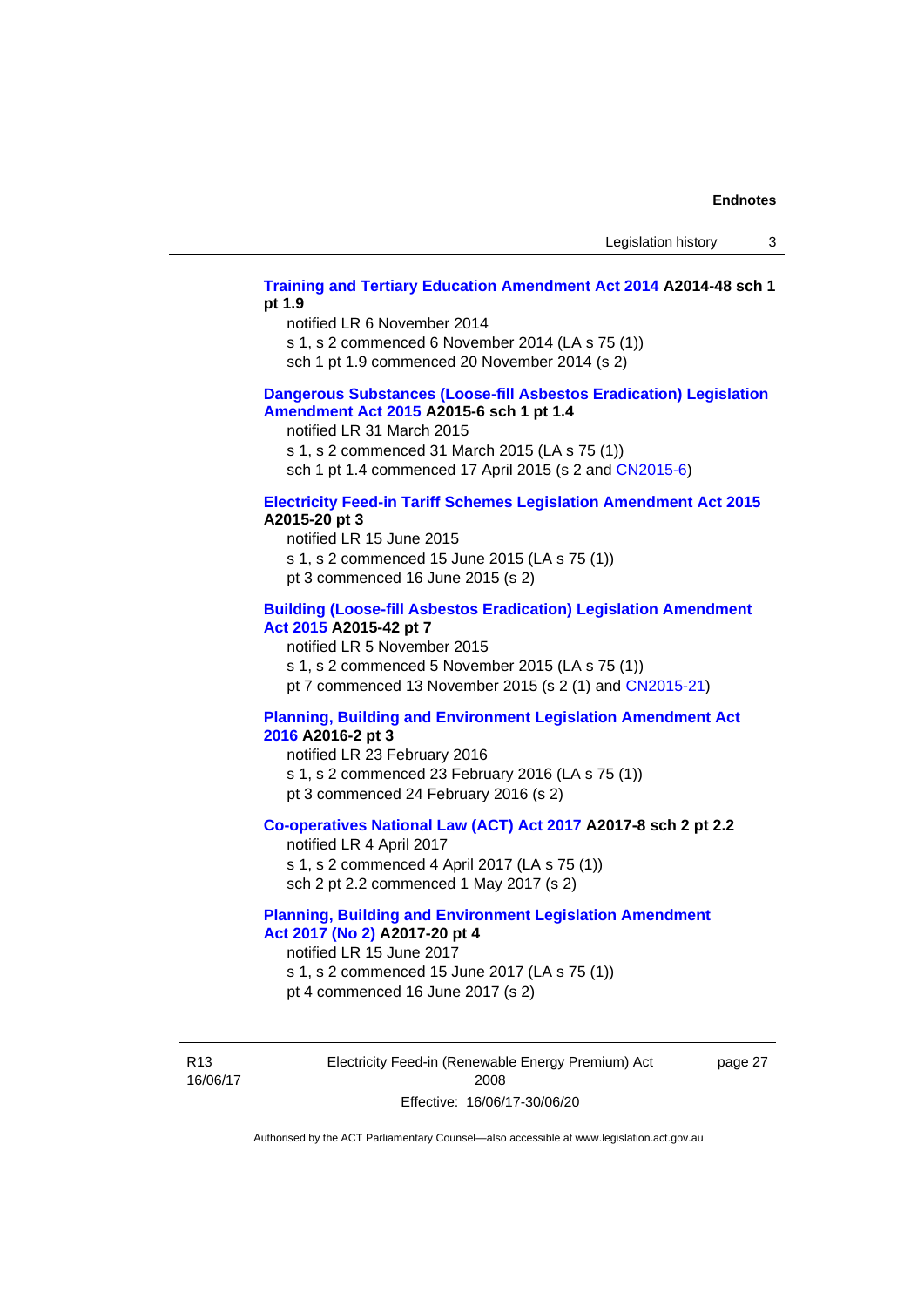4 Amendment history

#### <span id="page-33-0"></span>**4 Amendment history**

```
page 28 Electricity Feed-in (Renewable Energy Premium) Act 
                       2008
                                                            R13
                                                         16/06/17
Commencement
s 2 om LA s 89 (4)
Objects of Act
s 3 om A2009-8 s 4
Offences against Act—application of Criminal Code etc<br>s 5AA ins A2015-20 s 11
                 A2015-20 s 11
Objects and important concepts
pt 1A hdg ins A2009-8 s 5
Objects of Act
s 5A ins A2009-8 s 5
Meaning of renewable energy generator and renewable energy source
s 5B ins A2009-8 s 5
                sub A2011-6 s 4
                am A2015-20 s 12
Meaning of capacity
 A2009-8 s 5
                sub A2011-6 s 4
Meaning of medium renewable energy generator and micro renewable 
energy generator
                 A2009-8 s 5
                sub A2011-6 s 4
Meaning of compliant
s 5E ins A2011-6 s 4
                am A2011-25 s 4; A2015-20 s 13; A2017-20 s 10, s 11
Meaning of eligible entity
s 5F ins A2011-6 s 4
                am A2011-52 amdt 3.74; A2012-32 s 6, s 7; A2014-48
                 amdt 1.18, amdt 1.19; A2017-8 amdt 2.2; amdt 2.3
Feed-in from renewable energy generators to electricity network
s 6  A2009-8 A2011-6 s 5;
                 A2012-32 ss 8-10
What is the normal cost of electricity?
 A2009-8 s 9
Utility service
 A2012-32 s 11
Payment for electricity from renewable energy generators
 A2009-8 s 10
```
Effective: 16/06/17-30/06/20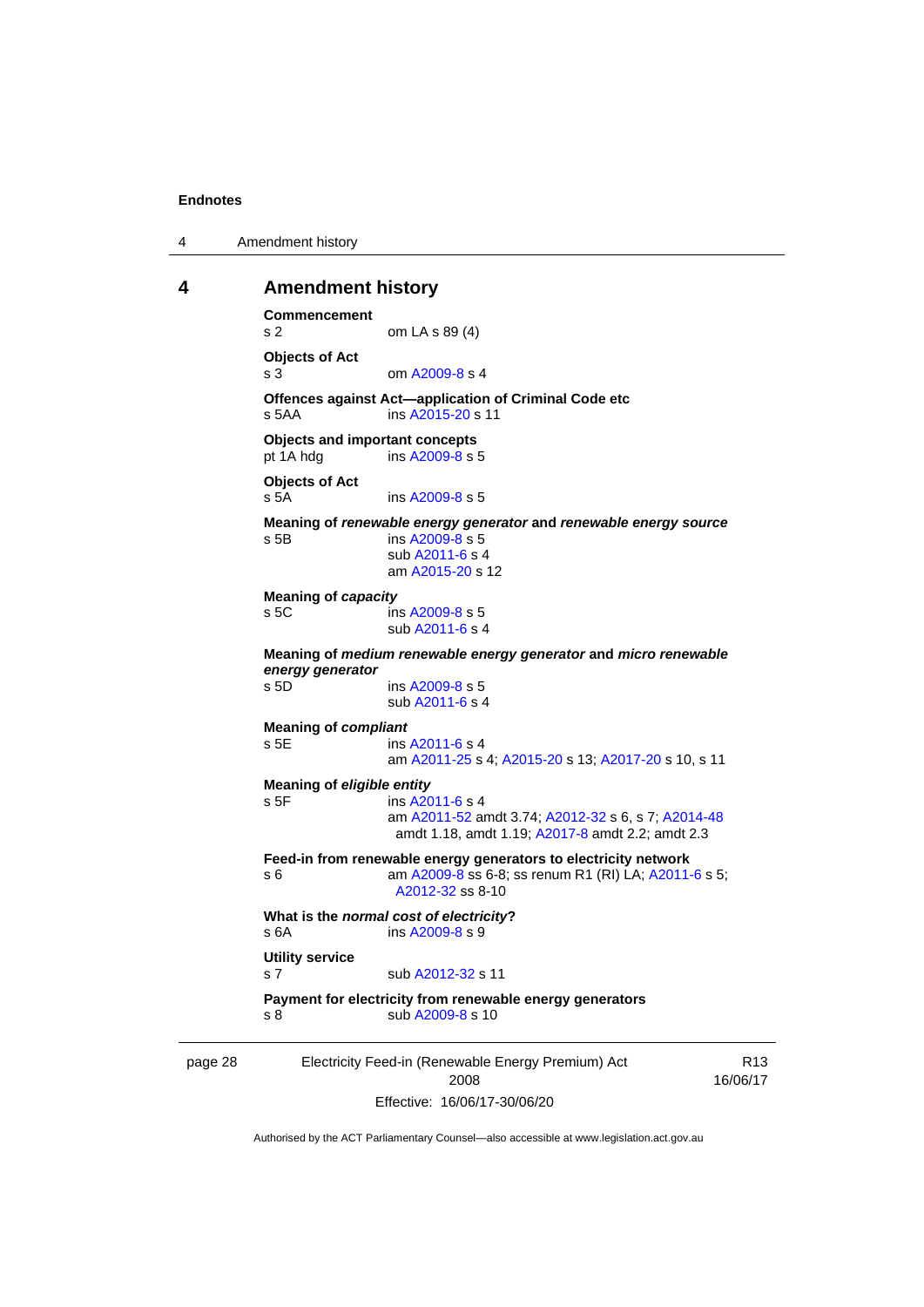am [A2011-6](http://www.legislation.act.gov.au/a/2011-6) ss 6-8; [A2011-25](http://www.legislation.act.gov.au/a/2011-25) s 5, s 6 **Recovery of cost of renewable energy premium** s 8A ins [A2009-8](http://www.legislation.act.gov.au/a/2009-8) s 11 am [A2011-6](http://www.legislation.act.gov.au/a/2011-6) s 9[; A2012-32](http://www.legislation.act.gov.au/a/2012-32) s 12 **Determination of premium rate** s 10 am [A2009-8](http://www.legislation.act.gov.au/a/2009-8) ss 12-15; pars renum R1 (RI) LA[; A2011-6](http://www.legislation.act.gov.au/a/2011-6) ss 10-12; ss renum R2 LA; [A2012-32](http://www.legislation.act.gov.au/a/2012-32) s 13[; A2015-20](http://www.legislation.act.gov.au/a/2015-20) s 14 **Premium rate—20 years** s 11 am [A2009-8](http://www.legislation.act.gov.au/a/2009-8) s 16[; A2011-6](http://www.legislation.act.gov.au/a/2011-6) s 13; [A2015-6](http://www.legislation.act.gov.au/a/2015-6) amdt 1.11; [A2015-42](http://www.legislation.act.gov.au/a/2015-42) s 27, s 28 **Reporting**<br>pt 3A hdg ins [A2011-25](http://www.legislation.act.gov.au/a/2011-25) s 7 **Report by Minister** s 11A ins [A2011-25](http://www.legislation.act.gov.au/a/2011-25) s 7 sub [A2015-20](http://www.legislation.act.gov.au/a/2015-20) s 15 **Electricity distributors to give information to Minister** s 11B ins [A2011-25](http://www.legislation.act.gov.au/a/2011-25) s 7 sub [A2015-20](http://www.legislation.act.gov.au/a/2015-20) s 15 **Audit of information given to Minister**  $ins$  [A2015-20](http://www.legislation.act.gov.au/a/2015-20) s 15 **Regulation-making power** s 12 am [A2015-20](http://www.legislation.act.gov.au/a/2015-20) s 16 **Transitional—Planning, Building and Environment Legislation Amendment Act 2016** ins [A2016-2](http://www.legislation.act.gov.au/a/2016-2/default.asp) s 5 exp 24 February 2016 (s 31) **Effect of Electricity Feed-in (Renewable Energy Premium) Rate Determination 2011 (No 1)** ins [A2016-2](http://www.legislation.act.gov.au/a/2016-2/default.asp) s 5 exp 24 February 2016 (s 31) **Expiry—pt 10** s 31 ins [A2016-2](http://www.legislation.act.gov.au/a/2016-2/default.asp) s 5 exp 24 February 2016 (s 31) **Dictionary** am [A2009-8](http://www.legislation.act.gov.au/a/2009-8) s 17[; A2011-52](http://www.legislation.act.gov.au/a/2011-52) amdt 3.75; [A2012-32](http://www.legislation.act.gov.au/a/2012-32) s 14 def *capacity* in[s A2011-6](http://www.legislation.act.gov.au/a/2011-6) s 14 def *compliant* ins [A2011-6](http://www.legislation.act.gov.au/a/2011-6) s 14 def *customer* om [A2011-52](http://www.legislation.act.gov.au/a/2011-52) amdt 3.76 def *electricity supplier* om [A2012-32](http://www.legislation.act.gov.au/a/2012-32) s 15

R13 16/06/17 Electricity Feed-in (Renewable Energy Premium) Act 2008 Effective: 16/06/17-30/06/20

page 29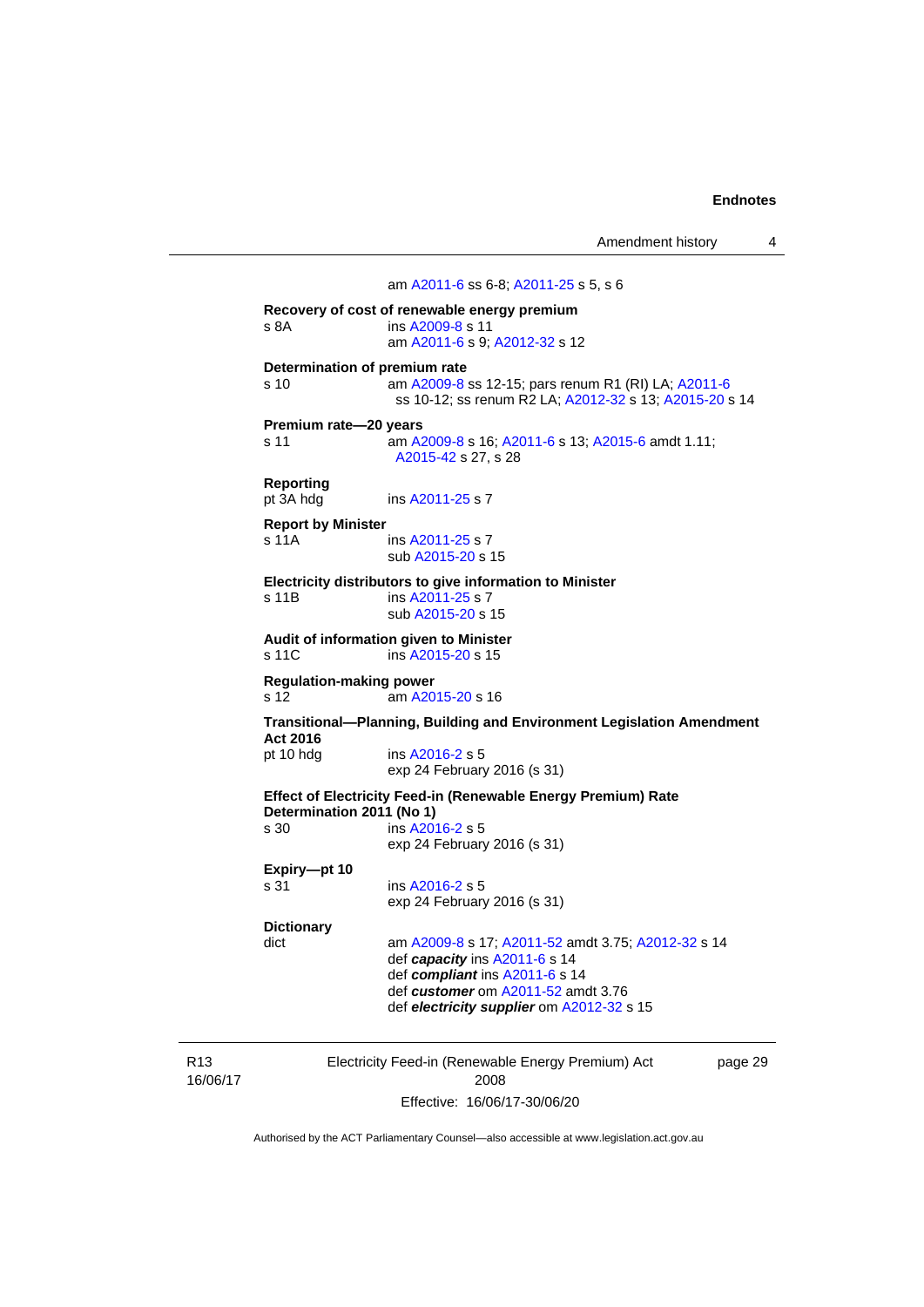4 Amendment history

def *eligible entity* ins [A2011-52](http://www.legislation.act.gov.au/a/2011-52) amdt 3.77 def *medium renewable energy generator* in[s A2011-6](http://www.legislation.act.gov.au/a/2011-6) s 14 def *micro renewable energy generator* in[s A2011-6](http://www.legislation.act.gov.au/a/2011-6) s 14 def *National Electricity (ACT) Law* in[s A2009-8](http://www.legislation.act.gov.au/a/2009-8) s 18 om [A2011-52](http://www.legislation.act.gov.au/a/2011-52) amdt 3.78 def *National Electricity (ACT) Regulations* in[s A2009-8](http://www.legislation.act.gov.au/a/2009-8) s 18 om [A2011-6](http://www.legislation.act.gov.au/a/2011-6) s 15 def *NEL compliant* in[s A2009-8](http://www.legislation.act.gov.au/a/2009-8) s 18 om [A2011-6](http://www.legislation.act.gov.au/a/2011-6) s 15 def *NERL retailer* in[s A2012-32](http://www.legislation.act.gov.au/a/2012-32) s 16 def *normal cost of electricity* ins [A2009-8](http://www.legislation.act.gov.au/a/2009-8) s 18 def *occupier* om [A2011-52](http://www.legislation.act.gov.au/a/2011-52) amdt 3.78 def *premium rate* su[b A2009-8](http://www.legislation.act.gov.au/a/2009-8) s 19 am [A2011-6](http://www.legislation.act.gov.au/a/2011-6) s 16 def *renewable energy generator* ins [A2009-8](http://www.legislation.act.gov.au/a/2009-8) s 19 sub [A2011-6](http://www.legislation.act.gov.au/a/2011-6) s 17 def *renewable energy source* su[b A2009-8](http://www.legislation.act.gov.au/a/2009-8) s 19 sub [A2011-6](http://www.legislation.act.gov.au/a/2011-6) s 17 def *reporting entity* in[s A2015-20](http://www.legislation.act.gov.au/a/2015-20) s 17 def *required information* in[s A2015-20](http://www.legislation.act.gov.au/a/2015-20) s 17 def *transition franchise tariff retail price* o[m A2011-6](http://www.legislation.act.gov.au/a/2011-6) s 18 def *utility* o[m A2012-32](http://www.legislation.act.gov.au/a/2012-32) s 17

page 30 Electricity Feed-in (Renewable Energy Premium) Act 2008 Effective: 16/06/17-30/06/20

R13 16/06/17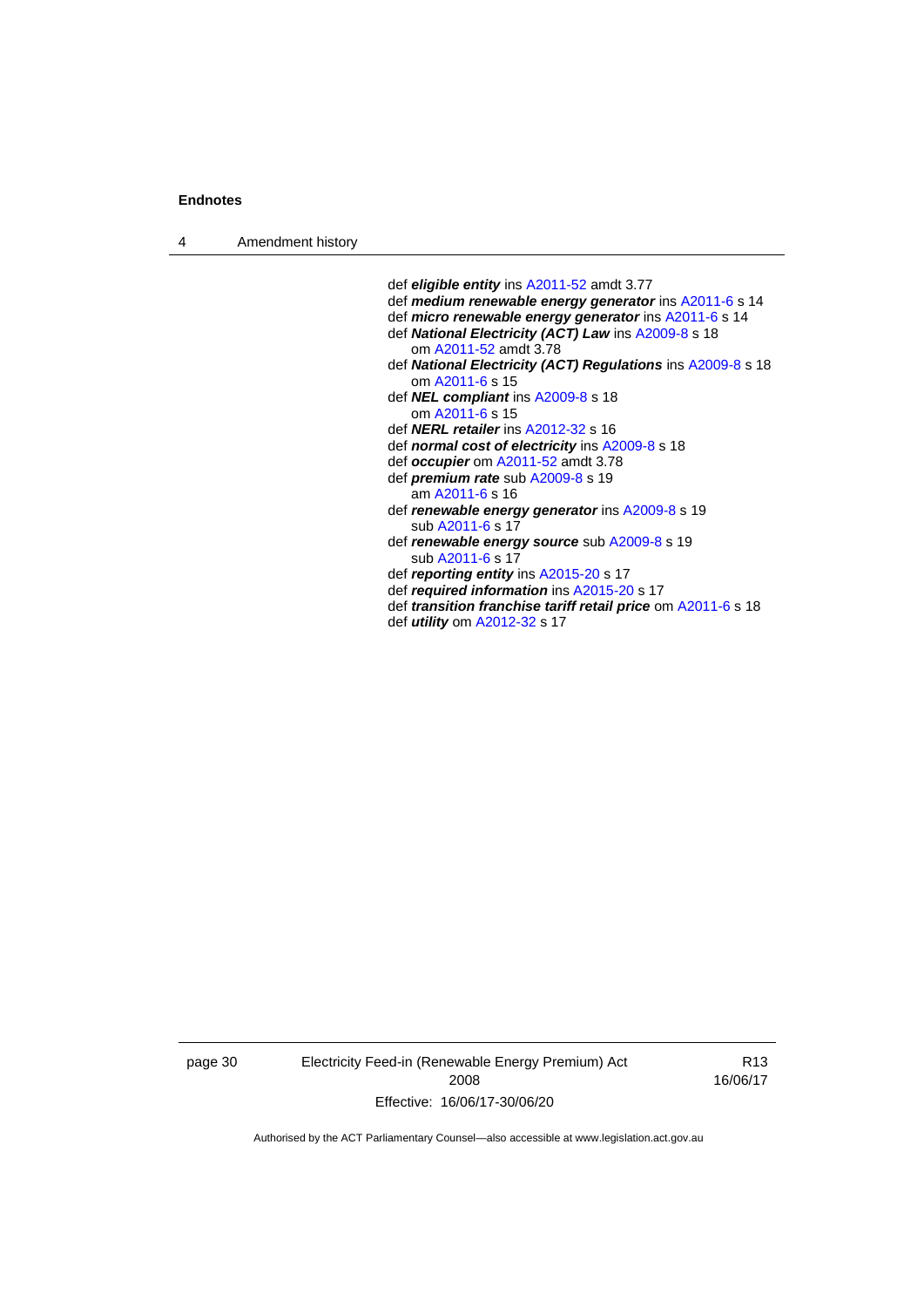# <span id="page-36-0"></span>**5 Earlier republications**

Some earlier republications were not numbered. The number in column 1 refers to the publication order.

Since 12 September 2001 every authorised republication has been published in electronic pdf format on the ACT legislation register. A selection of authorised republications have also been published in printed format. These republications are marked with an asterisk (\*) in column 1. Electronic and printed versions of an authorised republication are identical.

| <b>Republication</b><br>No and date | <b>Effective</b>          | Last<br>amendment<br>made by | <b>Republication</b><br>for                              |
|-------------------------------------|---------------------------|------------------------------|----------------------------------------------------------|
| R <sub>1</sub><br>1 Mar 2009        | 1 Mar 2009<br>6 Mar 2011  | not amended                  | new Act                                                  |
| $R1$ (RI)<br>2 Mar 2009             | 1 Mar 2009-<br>6 Mar 2011 | A2009-8                      | reissue for<br>retrospective<br>amendments by<br>A2009-8 |
| R <sub>2</sub>                      | 7 Mar 2011-               | A2011-6                      | amendments by                                            |
| 7 Mar 2011                          | 11 July 2011              |                              | A2011-6                                                  |
| R <sub>3</sub>                      | 12 July 2011-             | A2011-25                     | amendments by                                            |
| 12 July 2011                        | 11 Dec 2011               |                              | A2011-25                                                 |
| R4                                  | 12 Dec 2011-              | A2011-52                     | amendments by                                            |
| 12 Dec 2011                         | 30 June 2012              |                              | A2011-52                                                 |
| R5                                  | 1 July 2012-              | A2012-32                     | amendments by                                            |
| 1 July 2012                         | 19 Nov 2014               |                              | A2012-32                                                 |
| R <sub>6</sub>                      | 20 Nov 2014-              | A2014-48                     | amendments by                                            |
| 20 Nov 2014                         | 16 Apr 2015               |                              | A2014-48                                                 |
| R7                                  | 17 Apr 2015-              | A2015-6                      | amendments by                                            |
| 17 Apr 2015                         | 15 June 2015              |                              | A2015-6                                                  |
| R <sub>8</sub>                      | 16 June 2015-             | A2015-20                     | amendments by                                            |
| 16 June 2015                        | 12 Nov 2015               |                              | A2015-20                                                 |
| R <sub>9</sub>                      | 13 Nov 2015-              | A2015-42                     | amendments by                                            |
| 13 Nov 2015                         | 23 Feb 2016               |                              | A2015-42                                                 |
| R <sub>10</sub>                     | 24 Feb 2016-              | A2016-2                      | amendments by                                            |
| 24 Feb 2016                         | 24 Feb 2016               |                              | A2016-2                                                  |

R13 16/06/17 Electricity Feed-in (Renewable Energy Premium) Act 2008 Effective: 16/06/17-30/06/20

page 31